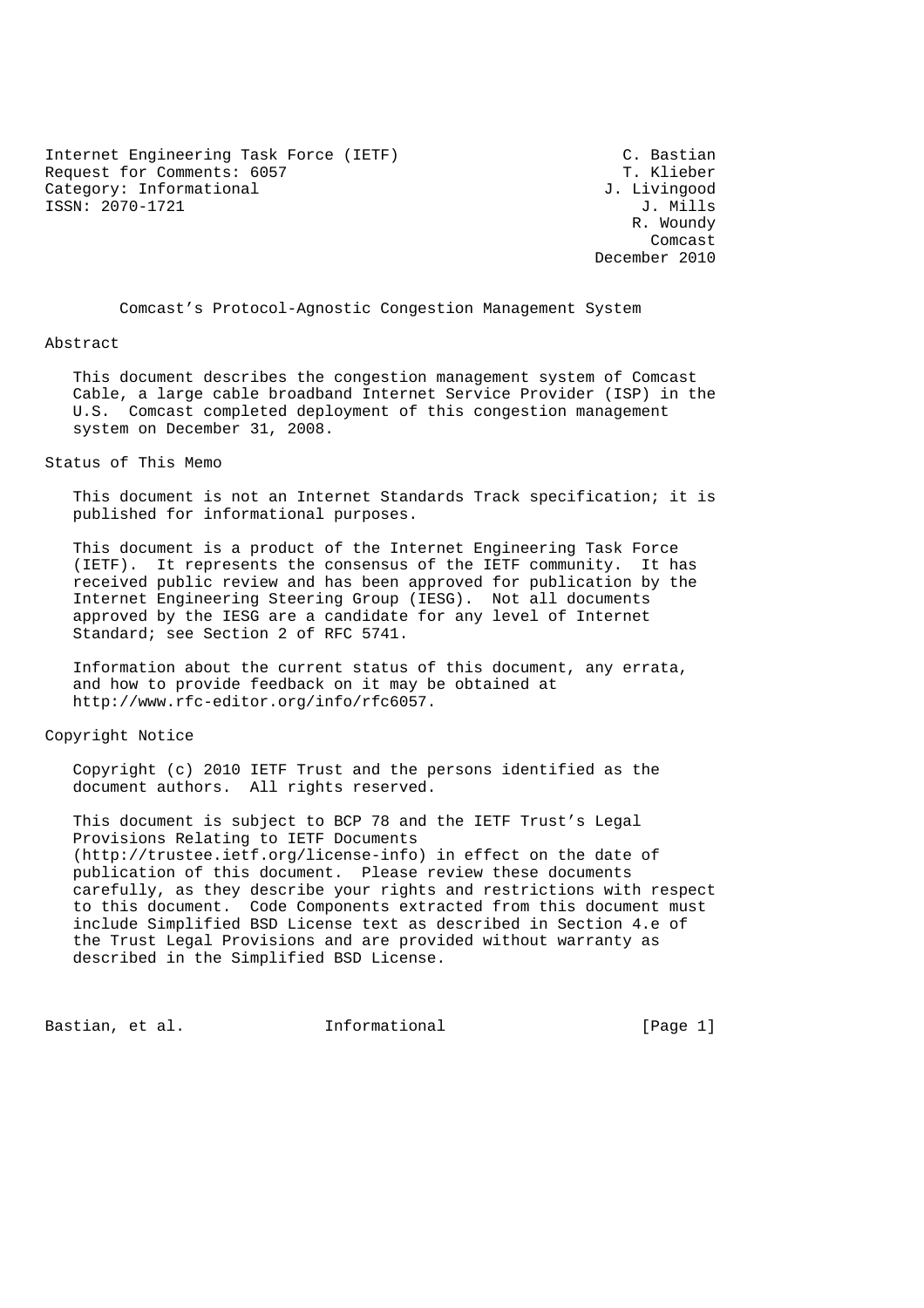## Table of Contents

|  | 2. Applicability to Other Types of Networks 3                       |
|--|---------------------------------------------------------------------|
|  |                                                                     |
|  |                                                                     |
|  |                                                                     |
|  | 6. Relationship between Managing Congestion and Adding Capacity  9  |
|  |                                                                     |
|  | 7.1. Thresholds for Determining When a CMTS Port Is in a Near       |
|  |                                                                     |
|  | 7.2. Thresholds for Determining When a User Is in an                |
|  | Extended High Consumption State and for Release from                |
|  |                                                                     |
|  | 7.3. Effect of BE Quality of Service on Users'                      |
|  |                                                                     |
|  | 7.4. Equipment/Software Used and Location 21                        |
|  |                                                                     |
|  | 9. Exceptional Network Utilization Considerations 23                |
|  | 10. Limitations of This Congestion Management System 24             |
|  | 11. Low Extra Delay Background Transport and Other Possibilities 24 |
|  |                                                                     |
|  |                                                                     |
|  |                                                                     |

# 1. Introduction

 Comcast Cable is a large broadband Internet Service Provider (ISP), based in the U.S., serving the majority of its customers via cable modem technology. During the late part of 2008, and completing on December 31, 2008, Comcast deployed a new congestion management system across its entire network. This new system was developed in response to dissatisfaction in the Internet community as well as complaints to the U.S. Federal Communications Commission (FCC) regarding Comcast's old system, which targeted specific peer-to-peer (P2P) applications. This new congestion management system is protocol-agnostic, meaning that it does not examine or impact specific user applications or network protocols, which is perceived as a more fair system for managing network resources at limited times when congestion may occur.

 It is important for readers to note that congestion can occur in any IP network, and, when it does, packets can be delayed or dropped. As Bob Briscoe has pointed out on an IETF mailing list, some amount of packet loss can be normal and/or tolerable, noting "But a single TCP flow with a round trip time (RTT) of 80 ms can attain 50 Mbps with a loss fraction of 0.0013% (1 in ~74,000 packets) so there's no need to try to achieve loss figures much lower than this. And indeed, if

Bastian, et al. **Informational** [Page 2]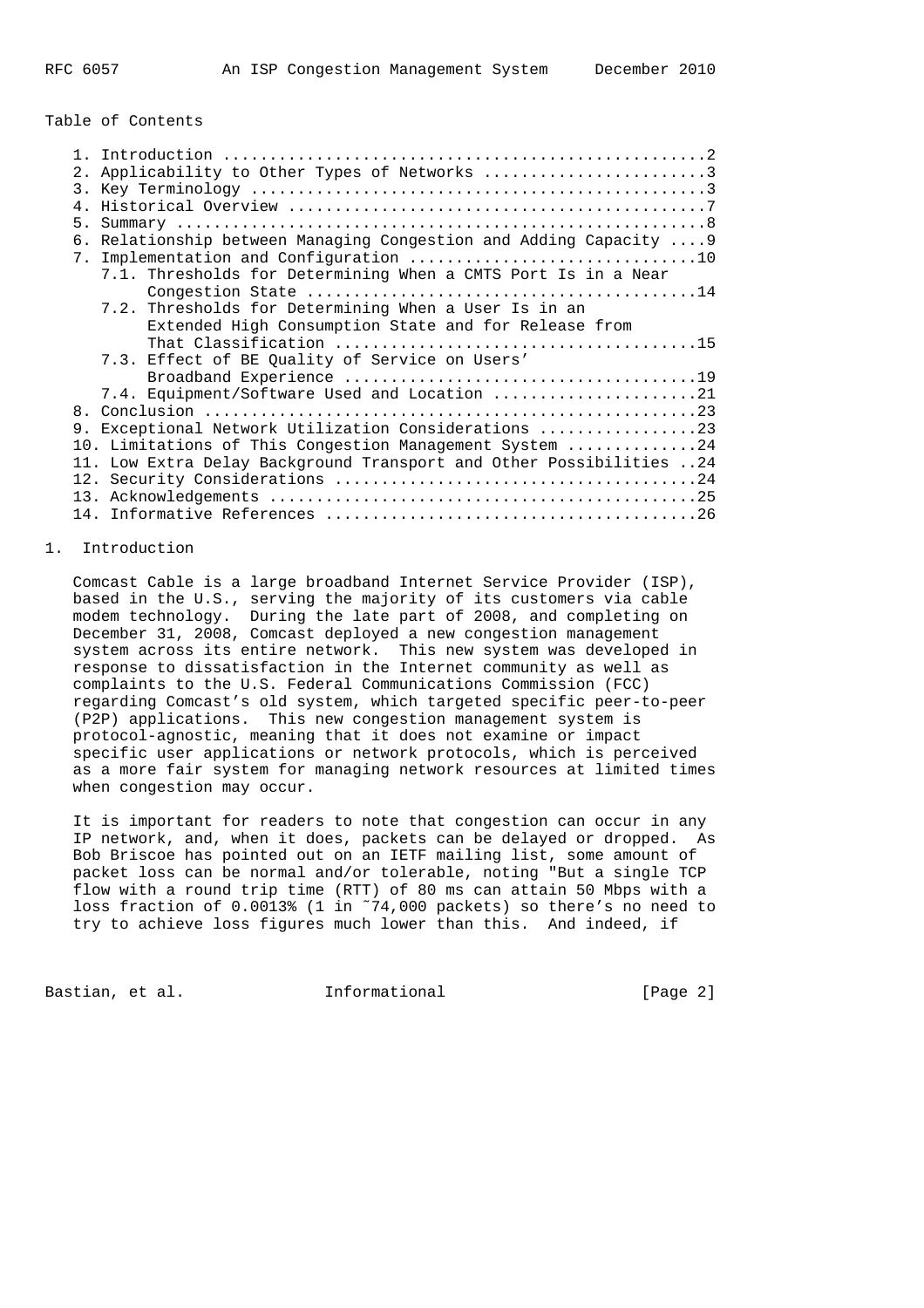flows aren't bottlenecked elsewhere, TCP will drive the system until it gets such loss levels. If, instead, a customer is downloading five separate 10 Mbps TCP flows still with an 80-ms RTT, TCP will drive losses up to 1 in ˜3,000, or 0.03%, and any lower loss rates won't be able to improve performance". As a result, applications and protocols have been designed to deal with the reality that congestion can occur in any IP network, the mechanics of which we explain in detail later in this document.

 The purpose of this document is to describe how this example of a large-scale congestion management system functions. This is partially in response to questions from other ISPs as well as solution developers, who are interested in learning from and/or deploying similar systems in other networks. In addition, it is hoped that such a document may help inform new work in the IETF, in the hope that better systems and protocols may be possible in the future. Lastly, the authors wish to transparently and openly document this system, so that there could be no doubt about how the system functioned.

2. Applicability to Other Types of Networks

 Several document reviewers and other IETF participants have pointed out that, though we refer to functional elements that are specific to a Data Over Cable Service Interface Specification (DOCSIS)-based network implementation, this type of congestion management system could be generally applied to nearly any type of network. Thus, it is important for readers to take note of this and take into consideration that this sort of protocol-agnostic congestion management system could certainly fit in a wide variety of network types and implementations.

3. Key Terminology

 This section defines the key terms used in this document. Some terms below refer to elements of the Comcast network. As a result, it may be helpful to refer to Figure 1 (see Section 7) when reviewing some of these terms.

## 3.1. Cable Modem

 A device located at the customer premise used to access the Comcast High Speed Internet (HSI) network. In some cases, the cable modem is owned by the customer, and in other cases it is owned by the cable operator. This device has an interface (i.e., someplace to plug in a cable) for connecting the coaxial cable provided by the cable company to the modem, as well as one or more interfaces for connecting the modem to a customer's PC or home gateway device (e.g., home gateway,

Bastian, et al. 1nformational [Page 3]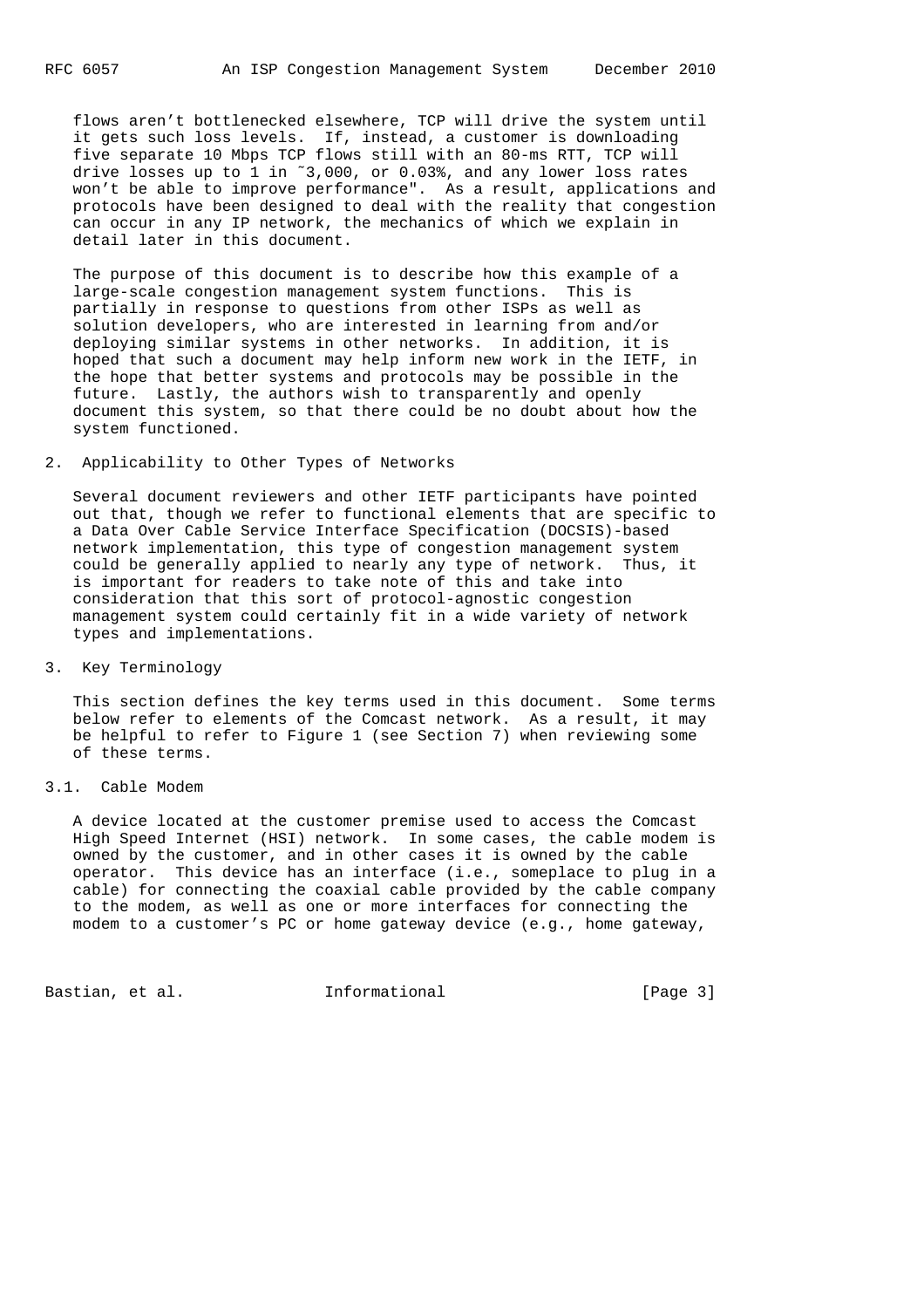router, firewall, access point, etc.). In some cases, the cable modem function, i.e., the ability to access the Internet, is integrated into a home gateway device or Embedded Multimedia Terminal Adapter (eMTA). Once connected, the cable modem links the customer to the HSI network and ultimately the broader Internet.

3.2. Cable Modem Termination System (CMTS)

 A piece of hardware located in a cable operator's local network (generally in a "headend", Section 3.10) that acts as the gateway to the Internet for cable modems in a particular geographic area. A simple way to think of the CMTS is as a router with interfaces on one side leading to the Internet and interfaces on the other connecting to Optical Nodes and then customers, in a so-called "last mile" network.

3.3. Cable Modem Termination System (CMTS) Port

 Also referred to simply as a "port". A port is a physical interface on a device used to connect cables in order to connect with other devices for transferring information/data. An example of a physical port is a CMTS port. A CMTS has both upstream and downstream network interfaces to serve the local access network, which are referred to as upstream or downstream ports. A port generally serves a neighborhood of hundreds of homes. Over time, CMTS ports tend to serve fewer and fewer homes, as the network is segmented for capacity growth purposes. Prior to DOCSIS version 3, a single CMTS physical port was used for either transmitting or receiving data downstream or upstream to a given neighborhood. With DOCSIS version 3, and the channel bonding feature, multiple CMTS physical ports can be combined to create a virtual port. A CMTS is also briefly defined in Section 2.6 of [RFC3083].

# 3.4. Channel Bonding

 A technique for combining multiple downstream and/or upstream channels to increase customers' download and/or upload speeds, respectively. Multiple channels from the Hybrid Fiber Coax (HFC) network (Section 3.11) can be bonded into a single virtual port (called a bonded group), which acts as a large single channel or port to provide increased speeds for customers. Channel bonding is a feature of Data Over Cable Service Interface Specification (DOCSIS) version 3, as described in [DOCSIS\_MULPI].

Bastian, et al. **Informational** [Page 4]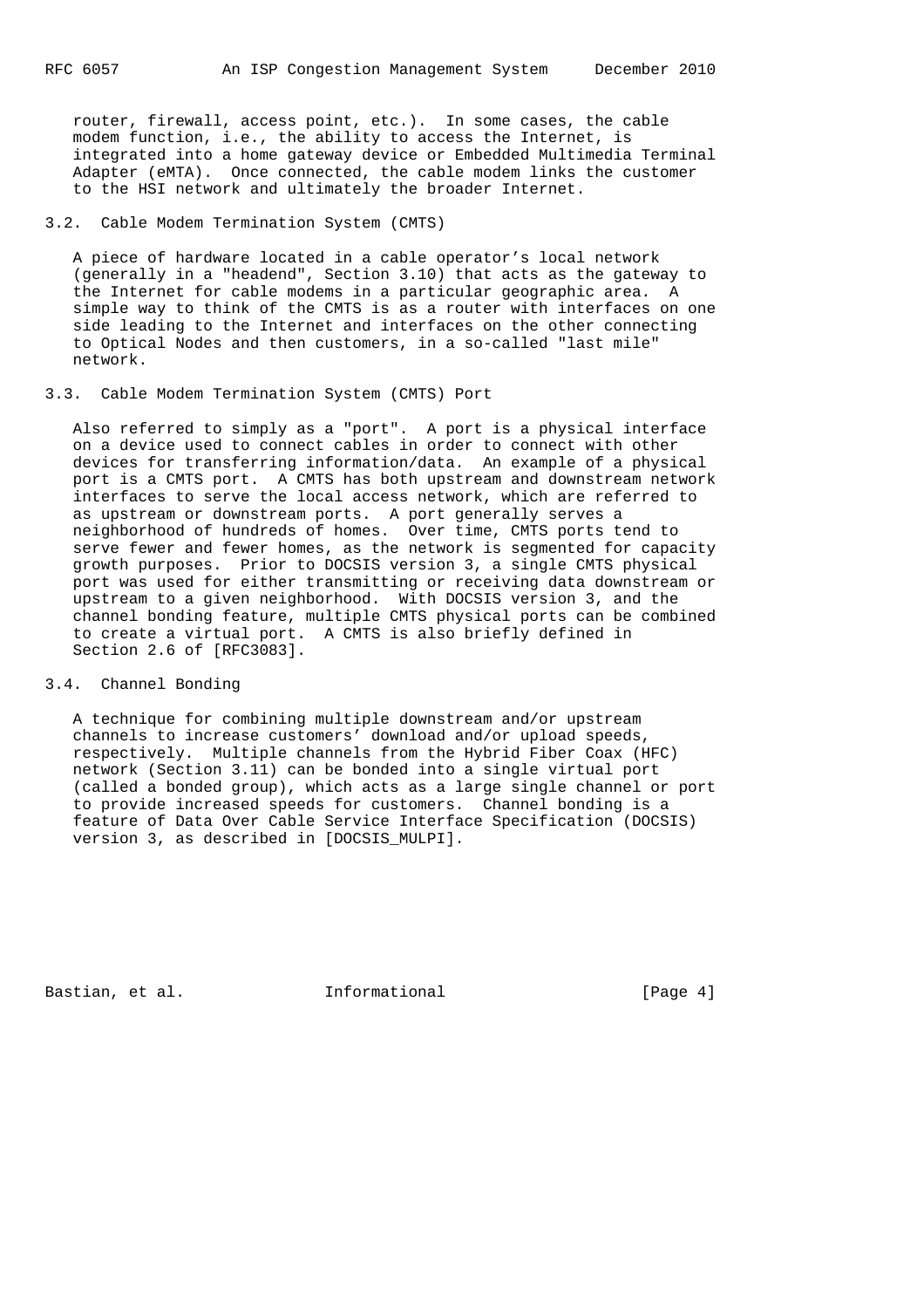3.5. Coaxial Cable (Coax)

 A type of cable used by a cable operator to connect customer premise equipment (CPE) -- such as TVs, cable modems (including eMTAs), and Set Top Boxes -- to the HFC network. This cable may be used within the home as well as in segments of the "last mile" network running to a home or customer premise location. There are many grades of coaxial cable that are used for different purposes. Different types of coaxial cable are used for different purposes on the network.

#### 3.6. Comcast High Speed Internet (HSI)

 A service/product offered by Comcast for delivering Internet service over a broadband connection.

## 3.7. Customer Premise Equipment (CPE)

 Any device that resides at the customer's residence, connected to the Comcast network, whether controlled by Comcast or not.

### 3.8. Data Over Cable Service Interface Specification (DOCSIS)

 A reference standard developed by CableLabs that specifies how components on cable networks need to be built to enable HSI service over an HFC network, as noted in [DOCSIS\_CM2CPE], [DOCSIS\_PHY], [DOCSIS\_MULPI], [DOCSIS\_SEC], and [DOCSIS\_OSSI]. These standards define the specifications for the cable modem and the CMTS such that any DOCSIS-certified cable modem will work on any DOCSIS-certified CMTS, independent of the selected vendor. The interoperability of cable modems and CMTSs allows customers to purchase a DOCSIS certified modem from a retail outlet and use it on their cable networked home. All DOCSIS-related standards are available to the public at the CableLabs website, at http://www.cablelabs.com.

#### 3.9. Downstream

 Description of the direction in which a signal travels, in this case from the network to a user. Downstream traffic occurs when users are downloading something from the Internet, such as watching a web-based video, reading web pages, or downloading software updates.

## 3.10. Headend

 A cable facility responsible for receiving TV signals for distribution over the HFC network to the end customers. This facility typically also houses one or more CMTSs. This is sometimes also called a "hub".

Bastian, et al. 1nformational [Page 5]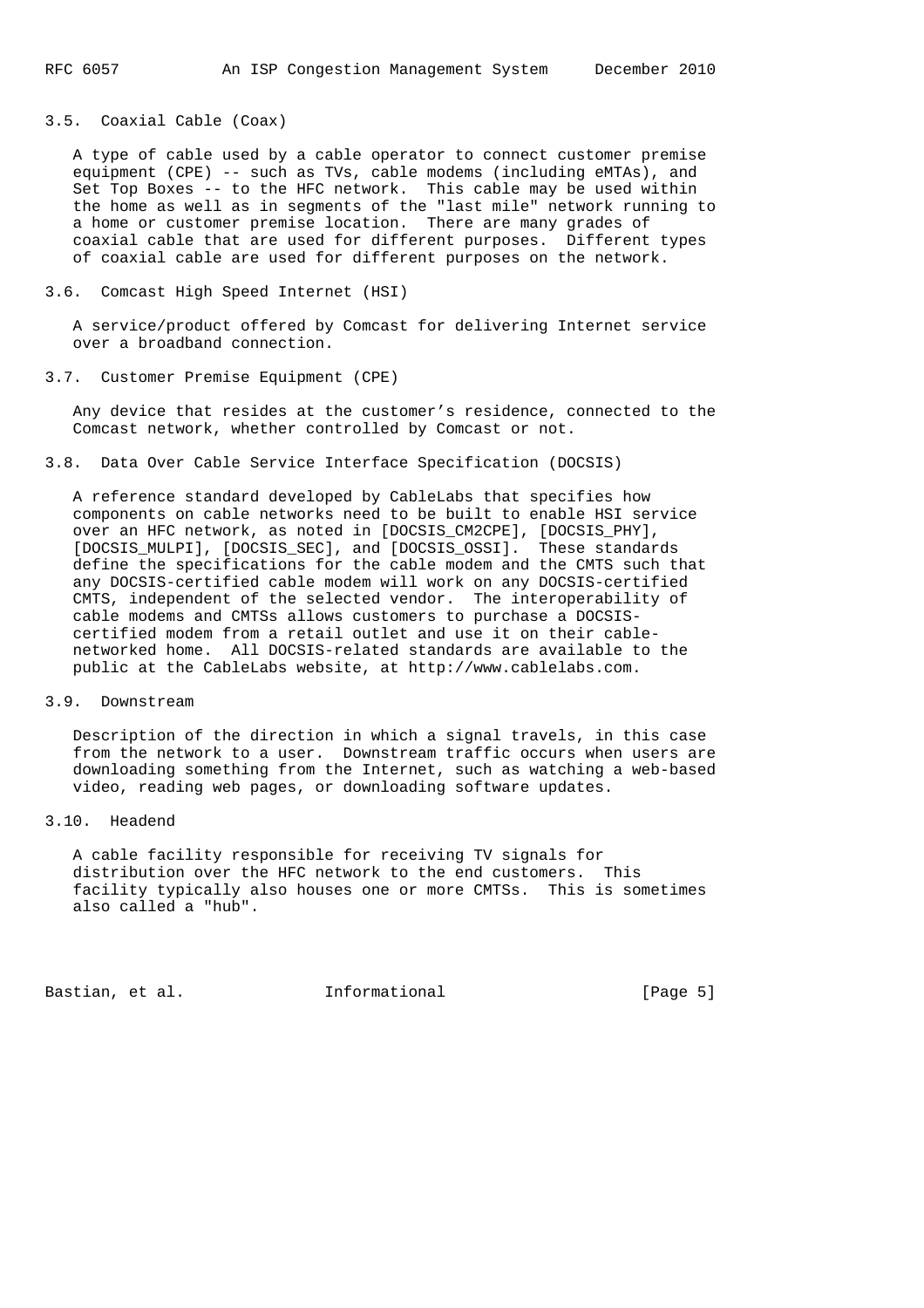3.11. Hybrid Fiber Coax (HFC)

 A network architecture used primarily by cable companies, comprised of fiber-optic and coaxial cables that currently deliver Voice, Video, and Internet services to customers, as defined in Section 1.2 of [DOCSIS\_MULPI].

## 3.12. Internet Protocol Detail Record (IPDR)

 Standardized technology for monitoring and/or recording subscribers' upstream and downstream Internet usage data based on their cable modem. The data is collected from the CMTS and sent to a server for further processing. Additional information is available at http://www.ipdr.org, as well as [IPDR\_Standard] and [DOCSIS\_IPDR].

## 3.13. Optical Node

 A component of the HFC network generally located in customers' local neighborhoods that is used to convert the optical signals sent over fiber-optic cables to electrical signals that can be sent over coaxial cable to customers' cable modems, or vice versa. A fiber optic cable connects the Optical Node, through distribution hubs, to the CMTS, and coaxial cable connects the Optical Node to customers' cable modems.

# 3.14. Provisioned Bandwidth

 The peak speed associated with a tier of service purchased by a customer. For example, a customer with a 105 Mbps downstream and 10 Mbps upstream speed tier would be said to be provisioned with 105 Mbps of downstream bandwidth and 10 Mbps of upstream bandwidth. This is often referred to as 105/10 service in industry parlance.

 The Provisioned Bandwidth is the speed that a customer's modem is configured (and the network is engineered) to deliver on a regular basis (which is not the same as a "Committed Information Rate" or a guaranteed rate). Internet speeds are generally a best effort service that are dependent on a number of variables, many of which are outside the control of an Internet Service Provider (ISP). In general, speeds do not typically exceed a customer's provisioned speed. Comcast, however, invented a technology called "PowerBoost" [PowerBoost\_Specification] that, for example, enables users to experience brief boosts above their provisioned speeds while they transfer large files over the Internet, by utilizing excess capacity that may be available in the network at that time.

Bastian, et al. 1nformational 1996 [Page 6]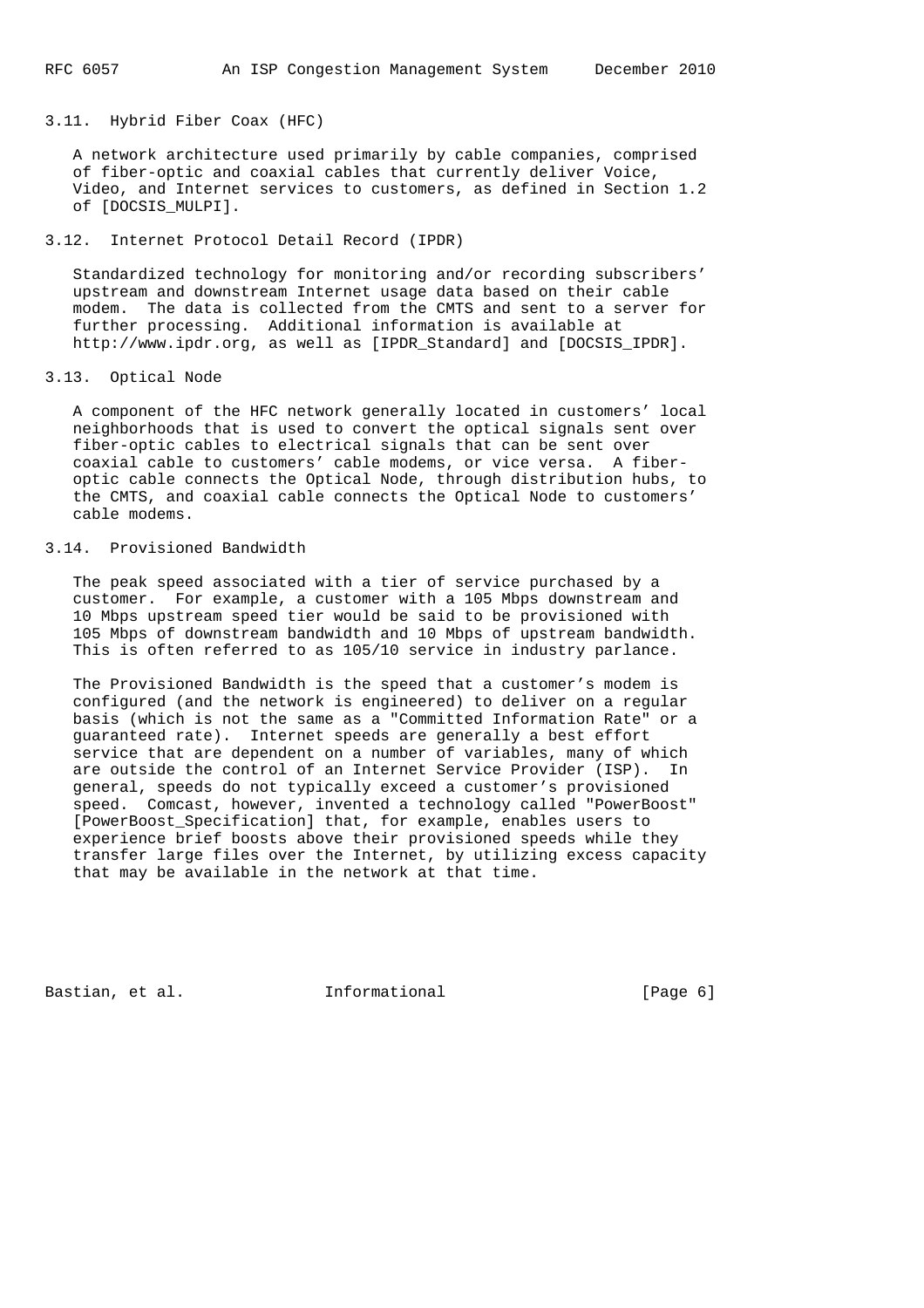## 3.15. Quality of Service (QoS)

 A set of techniques to manage network resources to ensure a level of performance to specific data flows, as described in [RFC1633] and [RFC2475]. One method for providing QoS to a network is by differentiating the type of traffic by class or flow and assigning priorities to each type. When the network becomes congested, the data packets that are marked as having higher priority will have higher likelihood of being serviced.

## 3.16. Upstream

 Description of the direction in which a signal travels, in this case from the user to the network. Upstream traffic occurs when users are uploading something to the network, such as sending email, sending files to another computer, or uploading photos to a digital photo website.

#### 4. Historical Overview

 Comcast began the engineering project to develop a new congestion management system in March 2008, the same month that Comcast hosted the 71st meeting of the IETF in Philadelphia, PA, USA. On May 28, 2008, Comcast participated in an IETF Peer-to-Peer Infrastructure Workshop [RFC5594], hosted by the Massachusetts Institute of Technology (MIT) in Cambridge, MA, USA.

 In order to participate in this workshop, interested attendees were asked to submit a paper to a technical review team, which Comcast did on May 9, 2008, in [COMCAST\_P2PI\_PAPER]. Comcast subsequently attended and participated in this valuable workshop. During the workshop, Comcast outlined the high-level design for a new congestion management system [COMCAST\_P2PI\_PRES] and solicited comments and other feedback from attendees and other members of the Internet community (presentations were also posted to the IETF's P2Pi mailing list). The congestion management system outlined in that May 2008 workshop was later tested in trial markets and is in essence what was then deployed by Comcast later in 2008.

 Following an August 2008 FCC document [FCC\_Memo\_Opinion] regarding how Comcast managed congestion on its High-Speed Internet ("HSI") network, Comcast disclosed to the FCC [FCC\_Net\_Mgmt\_Response] and the public additional technical details of the congestion management system that it intended to and did implement by the end of 2008 [FCC\_Congest\_Mgmt\_Ltr], including the thresholds involved in this new

Bastian, et al. **Informational** [Page 7]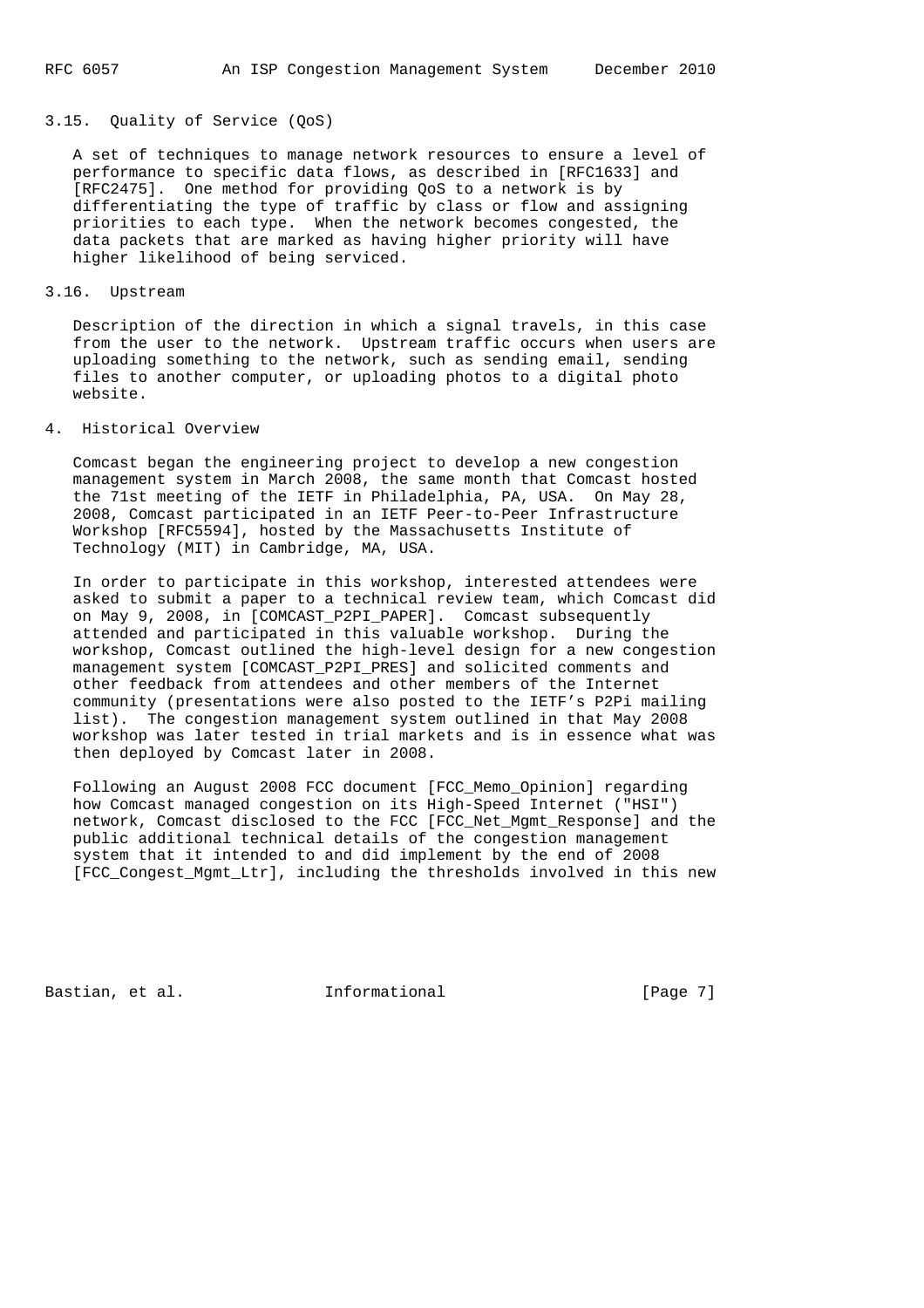system. While the description of how this system is deployed in the Comcast network is necessarily specific to the various technologies and designs specific to that network, a similar system could be deployed on virtually any large-scale ISP network or other IP network.

## 5. Summary

 Comcast's HSI network has elements that are shared across many subscribers. This means that Comcast's HSI customers share upstream and downstream bandwidth with their neighbors. Although the available bandwidth is substantial, so, too, is the demand. Thus, when a relatively small number of customers in a neighborhood place disproportionate demands on network resources, this can cause congestion that degrades their neighbors' Internet experience. The goal of Comcast's new congestion management system is to enable all users of our network resources to access a "fair share" of that bandwidth, in the interest of ensuring a high-quality online experience for all of Comcast's HSI customers.

 Importantly, the new approach is protocol-agnostic; that is, it does not manage congestion by focusing on the use of the specific protocols that place a disproportionate burden on network resources, or any other protocols. Rather, the new approach focuses on managing the traffic of those individuals who are using the most bandwidth at times when network congestion threatens to degrade subscribers' broadband experience and who are contributing disproportionately to such congestion at those points in time.

 Specific details about these practices, including relevant threshold information, the type of equipment used, and other particulars, are discussed at some length later in this document. At the outset, however, we present a very high-level, simplified overview of how these practices work. Despite all the detail provided further below, the fundamentals of this approach can be summarized succinctly:

- 1. Software installed in the Comcast network continuously examines aggregate traffic usage data for individual segments of Comcast's HSI network. If overall upstream or downstream usage on a particular segment of Comcast's HSI network reaches a pre-determined level, the software moves on to step two.
- 2. At step two, the software examines bandwidth usage data for subscribers in the affected network segment to determine which subscribers are using a disproportionate share of the bandwidth.

Bastian, et al. **Informational** [Page 8]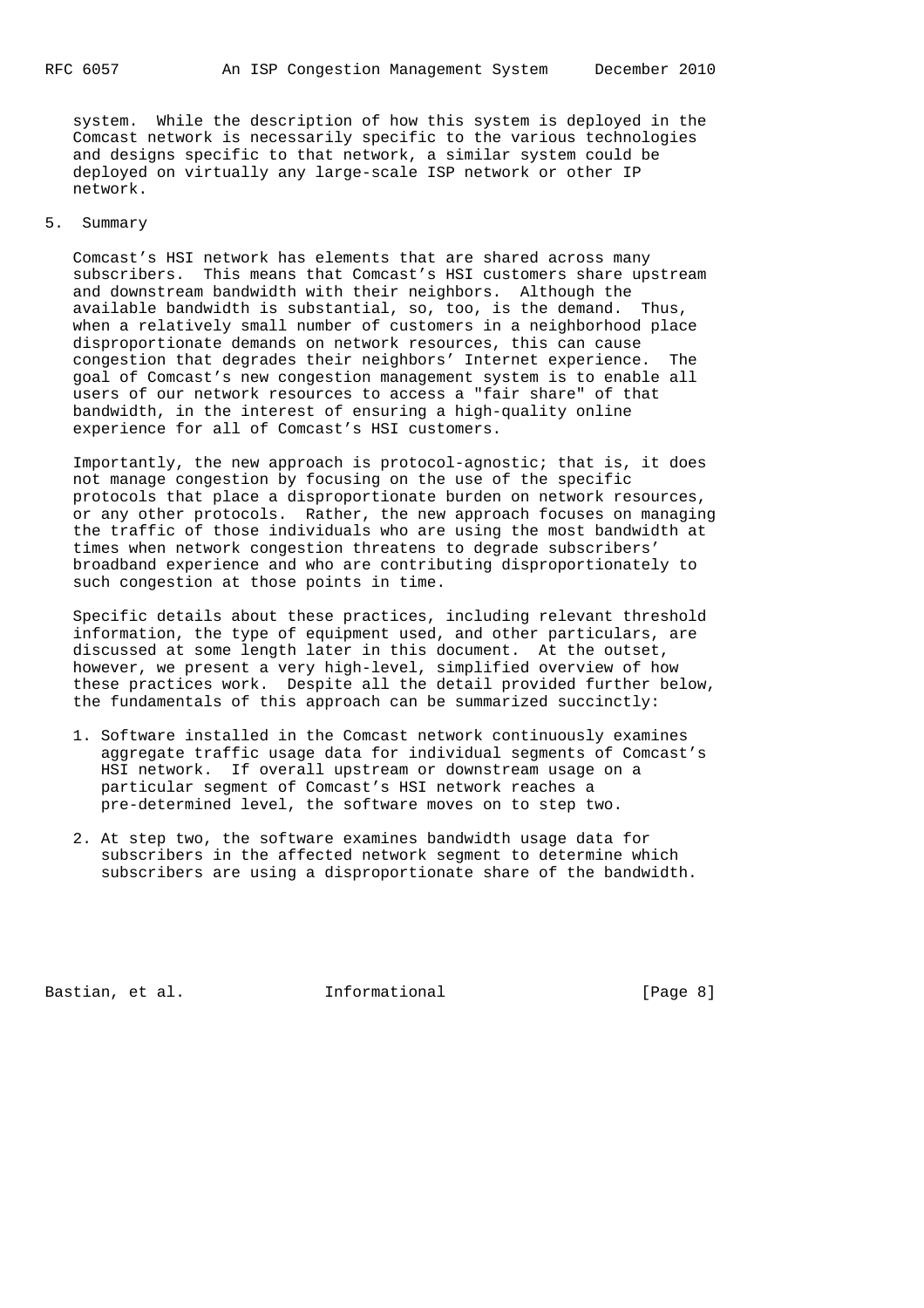If the software determines that a particular subscriber or subscribers have been the source of high volumes of network traffic during a recent period of minutes, traffic originating from that subscriber or those subscribers temporarily will be assigned a lower priority status.

- 3. During the time that a subscriber's traffic is assigned the lower priority status, their packets will not be delayed or dropped so long as the network segment is not actually congested. If, however, the network segment becomes congested, their packets could be intermittently delayed or dropped.
- 4. The subscriber's traffic returns to normal priority status once his or her bandwidth usage drops below a set threshold over a particular time interval.

 Comcast undertook considerable effort, over the course of many months, to formulate our plans for this congestion management approach, adjusting them, and subjecting them to real-world trials. Market trials were conducted in Chambersburg, PA; Warrenton, VA; Lake City, FL; East Orange, FL; and Colorado Springs, CO, between June and September 2008. This enabled us to validate the utility of the general approach and collect substantial trial data to test multiple variations and alternative formulations.

6. Relationship between Managing Congestion and Adding Capacity

 Many people have questioned whether congestion should ever exist at all, if an ISP was adding sufficient capacity. There is certainly a relationship between capacity and congestion. But there are two types of congestion that generally present themselves in a network.

 The first general type of congestion is regularly occurring and is the result of gradually increasing traffic levels up to a point where typical usage peaks cause congestion on a regular basis. Comcast, like many ISPs, has a set capacity management process by which capacity additions are automatically triggered based on certain usage trends; this process is geared towards bringing additional capacity to the network prior to the onset of regularly occurring congestion. As such, capacity is added when needed and before it presents noticeable effects. This process is in place since capacity additions are not instantaneous and in many cases require significant physical work.

 The second general type of congestion is unpredictable congestion, which can occur for a wide range of reasons. One example may be due to current events, where users may be all rushing to access specific content at the exact same time, and where the systems serving that

Bastian, et al. 1nformational [Page 9]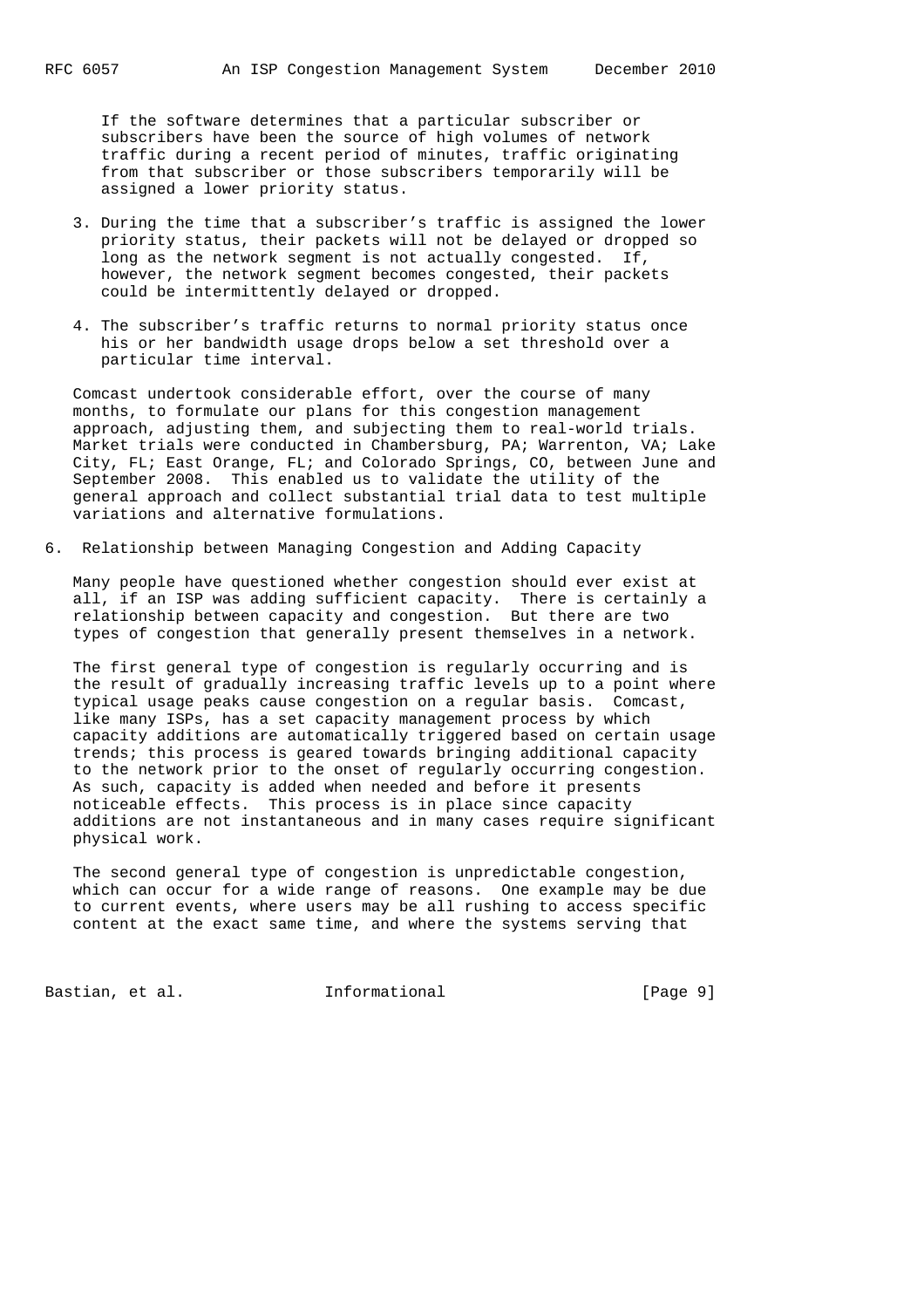content may not be able to keep up with demand. Another example may be due to a localized disaster, where some network paths have been destroyed or otherwise impaired, and where many users are attempting to communicate with one another at traffic levels significantly above normal.

 Thus, in both cases, even with continuous upgrades and constant investment in additional capacity, the fact remains that network capacity is not unlimited. A congestion management system, absent superior protocol-based solutions that do not currently exist, can therefore help manage the effects of congestion on users, improving their Internet experience.

7. Implementation and Configuration

 It is important to note that the implementation details below and the overall design of the system are matched to traffic patterns that exist on the Internet today and that the authors believe will exist in the near future. While the authors desired to make the system highly adaptable and a good long-term network investment, significant changes in such traffic patterns may necessitate a change in the configuration of the system or, in extreme cases, a different type of system altogether.

 To understand exactly how these new congestion management practices work, it is helpful to have a general understanding of how Comcast's HSI network is designed. Comcast's HSI network is what is commonly referred to as a hybrid fiber-coax network, with coaxial cable connecting each subscriber's cable modem to an Optical Node, and fiber-optic cables connecting the Optical Node, through distribution hubs, to the Cable Modem Termination System (CMTS), which is also known as a "data node". The CMTSs are then connected to higher-level routers, which in turn are connected to Comcast's Internet backbone facilities. Today, Comcast has over 3,200 CMTSs deployed throughout our network, serving over 15 million HSI subscribers.

 Each CMTS has multiple "ports" that handle traffic coming into and leaving the CMTS. In particular, each cable modem deployed on the Comcast HSI network is connected to the CMTS through the ports on the CMTS. These ports can be either "downstream" ports or "upstream" ports, depending on whether they send information to cable modems (downstream) or receive information from cable modems (upstream) attached to the port. (Note that the term "port" as used here generally contemplates single channels on a CMTS, but these statements will apply to virtual channels, also known as "bonded

Bastian, et al. **Informational** [Page 10]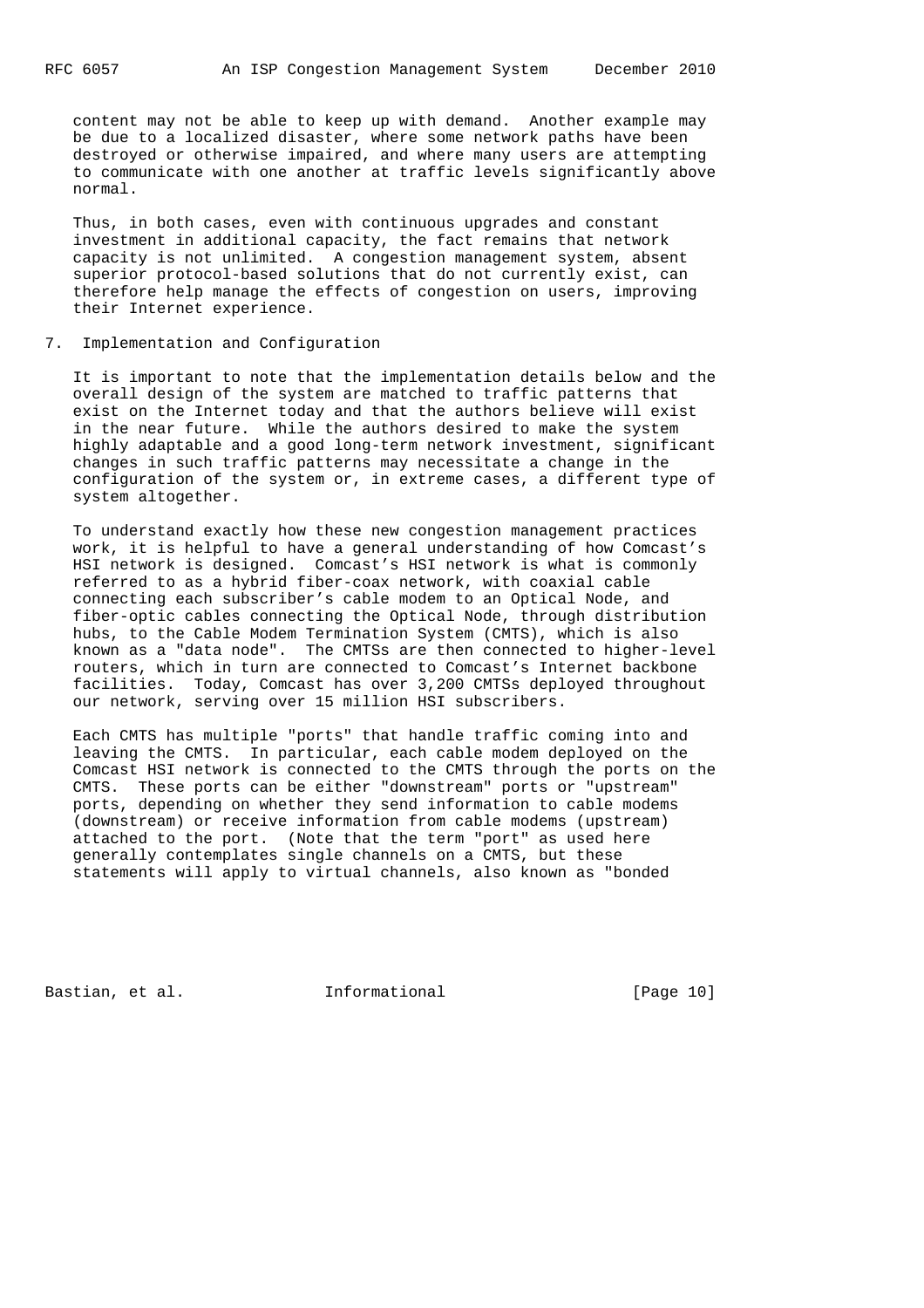groups", in a DOCSIS 3.0 environment.) Even without channel bonding, multiple channels are usually configured to come out of each physical port. Said another way, there is generally a mapping of multiple channels to each physical port.

 Currently, on average, approximately 275 cable modems share the same downstream port, and about 100 cable modems share the same upstream port; however, this is constantly changing (both numbers generally become smaller over time, based on current DOCSIS technology). Both types of ports can experience congestion that could degrade the broadband experience of our subscribers and, unlike with the previous congestion management practices, both upstream and downstream traffic are subject to management in this new congestion management system.

 Based upon the design of the network and traffic patterns observed, the most likely place for congestion to occur is on these CMTS ports. As a result, the congestion management system measures the traffic conditions of CMTS ports, and applies any policy actions to traffic on those ports (rather than some other, more distant segment of the network).

 To implement Comcast's new protocol-agnostic congestion management practices, Comcast purchased new hardware and software that were deployed near the Regional Network Routers ("RNRs") that are further upstream in Comcast's network. This new hardware consists of Internet Protocol Detail Record ("IPDR") servers, Congestion Management servers, and PacketCable Multimedia ("PCMM") servers. Further details about each of these pieces of equipment can be found below, in Section 7.4. It is important to note here, however, that even though the physical location of these servers is at the RNR, the servers communicate with -- and manage individually -- multiple ports on multiple CMTSs to effectuate the practices described in this document. That is to say, bandwidth usage on one CMTS port will have no effect on whether the congestion management practices described herein are applied to a subscriber on a different CMTS port.

 Figure 1 provides a simplified graphical depiction of the network architecture just described:

Bastian, et al. **Informational** [Page 11]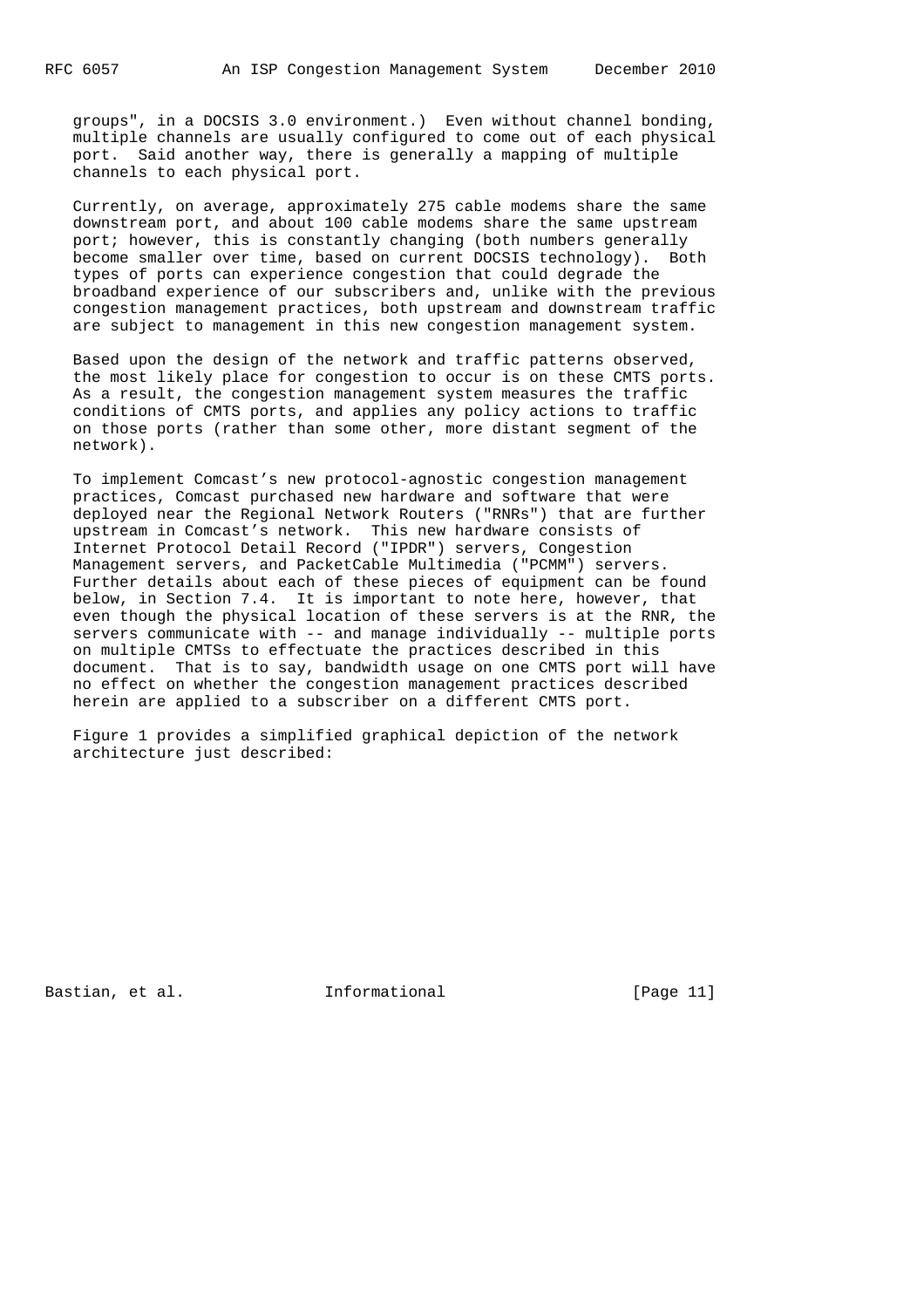Figure 1: Simplified Network Diagram Showing High-Level Comcast Network and Servers Relevant to Congestion Management



Bastian, et al. 1nformational [Page 12]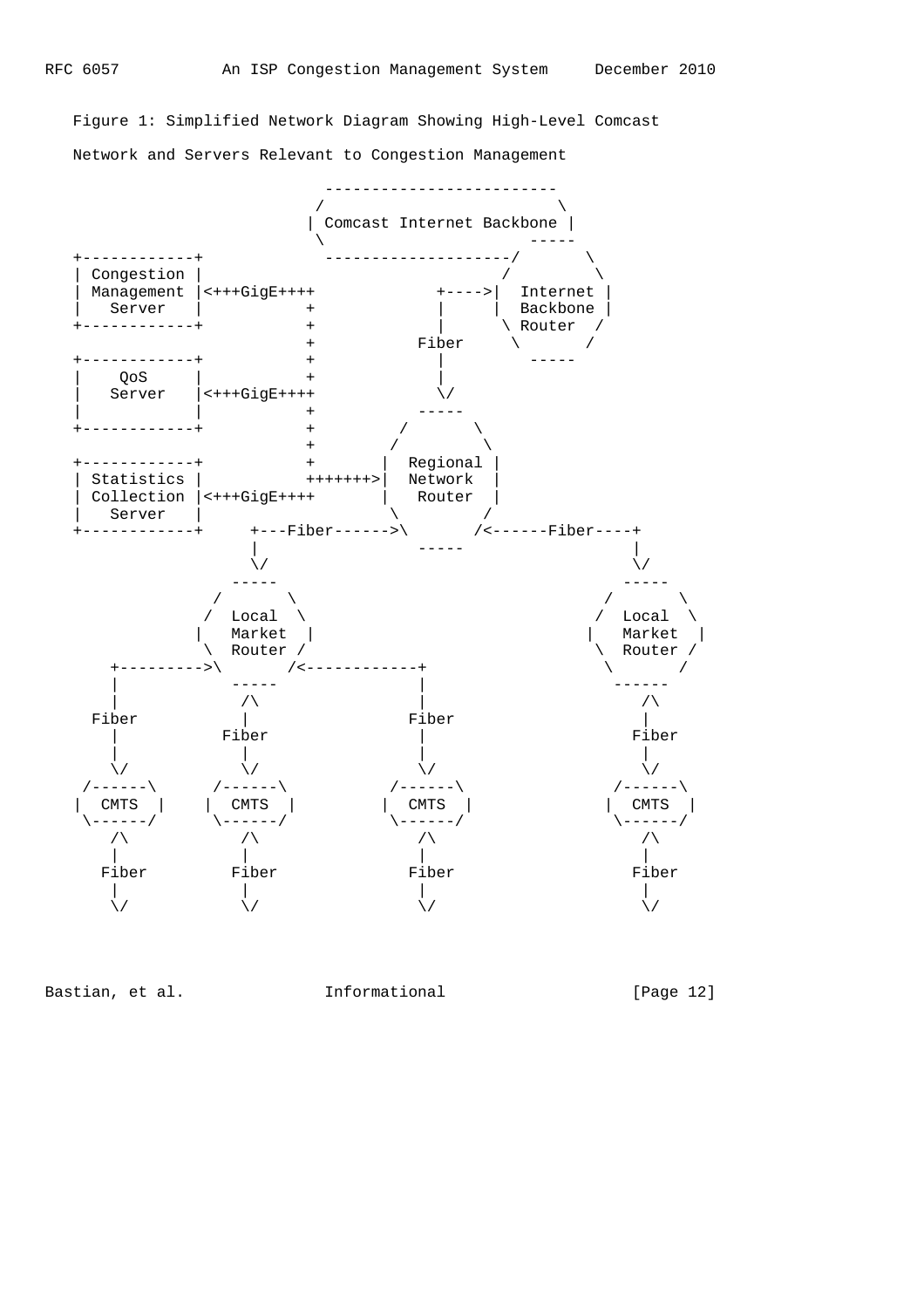

## Figure 1

 Each Comcast HSI subscriber's cable modem has a "bootfile", which is essentially a configuration file that contains certain pieces of information about the subscriber's service to ensure that the service functions properly. (Note: No personal information is included in the bootfile; it only includes information about the service that the subscriber has purchased.) For example, the bootfile contains information about the maximum speed (what we refer to in this document as the "provisioned bandwidth") that a particular modem can achieve based on the tier (personal/residential, commercial, etc.) the customer has purchased. Bootfiles are generally reset from time to time to account for changes in the network and other updates, and this is usually done through a command sent from the network and without the subscriber noticing. In preparation for the transition to this new congestion management system, Comcast sent new bootfiles to our HSI customers' cable modems that created two Quality of Service (QoS) levels for Internet traffic going to and from the cable modem: (1) "Priority Best Effort" ("PBE") traffic; and (2) "Best Effort" ("BE") traffic. As with previous changes to cable modem bootfiles, the replacement of the old bootfile with the new bootfile requires no active participation by Comcast customers.

 Thereafter, all traffic going to or coming from cable modems on the Comcast HSI network is designated as either PBE or BE. PBE is the default status for all Internet traffic coming from or going to a particular cable modem. Traffic is designated BE for a particular cable modem only when both of two conditions are met:

Bastian, et al. **Informational** [Page 13]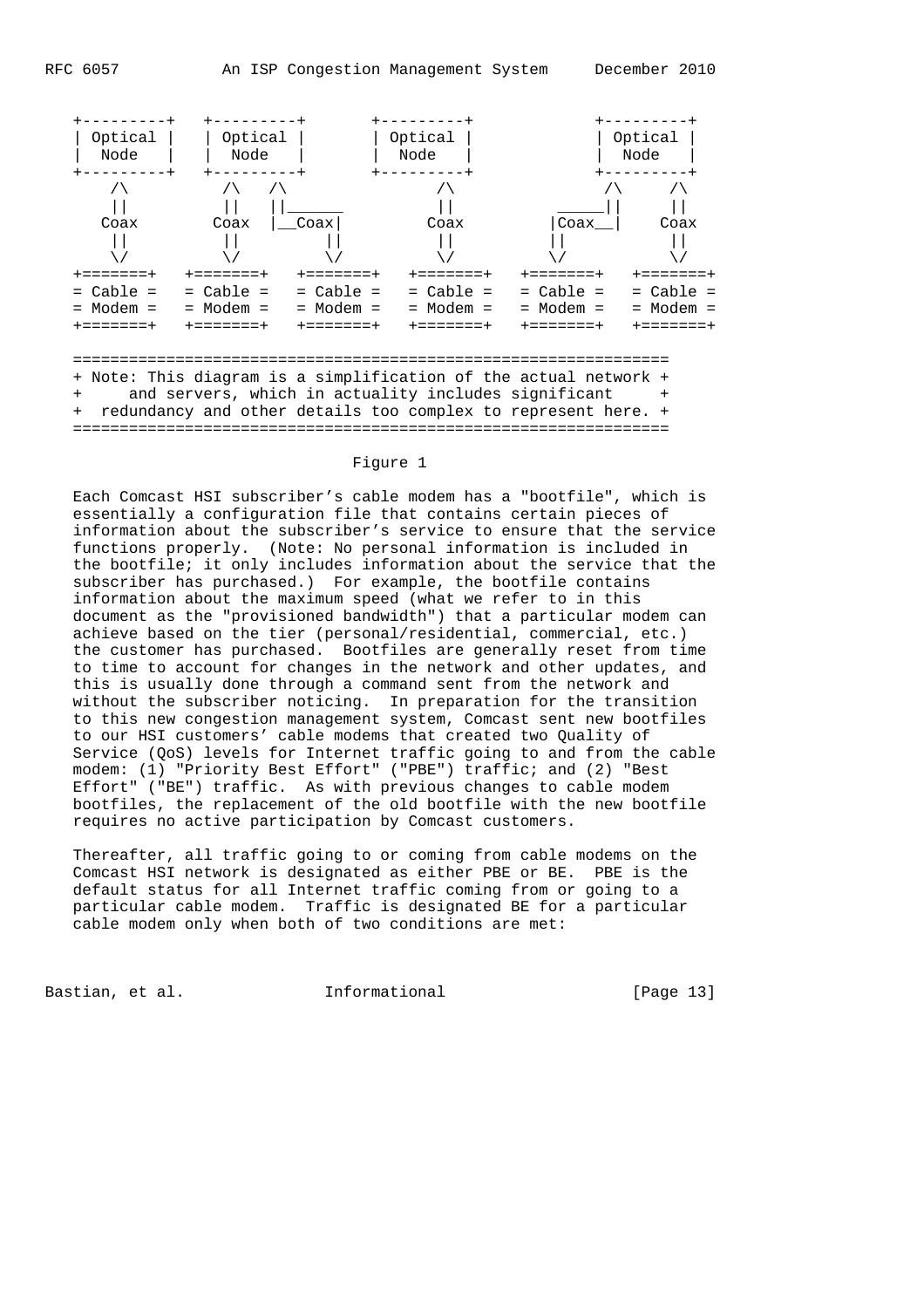- o First, the usage level of a particular upstream or downstream port of a CMTS, as measured over a particular period of time, must be nearing the point where congestion could degrade users' experience. We refer to this as the "Near Congestion State" and, based on the technical trials we have conducted (further validated in our full deployment), we have established a threshold, described in more detail below, for when a particular CMTS port enters that state.
- o Second, a particular subscriber must be making an extended, high contribution to the bandwidth usage on the particular port, relative to the service tier they purchased, as measured over a particular period of time. We refer to this as the "Extended High Consumption State" and, based on the technical trials we have conducted (further validated in our full deployment), we have established a threshold, described in more detail below, for when a particular user enters that state.

 When, and only when, both conditions are met, a user's upstream or downstream traffic (depending on which type of port is in the Near Congestion State) is designated as BE. Then, to the extent that actual congestion occurs, any delay resulting from the congestion will affect BE traffic before it affects PBE traffic.

 We now explain the foregoing in greater detail in the following sections.

7.1. Thresholds for Determining When a CMTS Port Is in a Near Congestion State

 For a CMTS port to enter the Near Congestion State, traffic flowing to or from that CMTS port must exceed a specified level (the "Port Utilization Threshold") for a specific period of time (the "Port Utilization Duration"). The Port Utilization Threshold on a CMTS port is measured as a percentage of the total aggregate upstream or downstream bandwidth for the particular port during the relevant timeframe. The Port Utilization Duration on the CMTS is measured in minutes.

 Values for each of the thresholds that are used as part of this congestion management technique have been tentatively established after an extensive process of lab tests, simulations, technical trials, vendor evaluations, customer feedback, and a third-party consulting analysis. In the same way that specific anti-spam or other network management practices are adjusted to address new issues that arise, it is a near certainty that these values will change over time, as Comcast gathers more data and performs additional analysis resulting from wide-scale use of the new technique. Moreover, as

Bastian, et al. **Informational** [Page 14]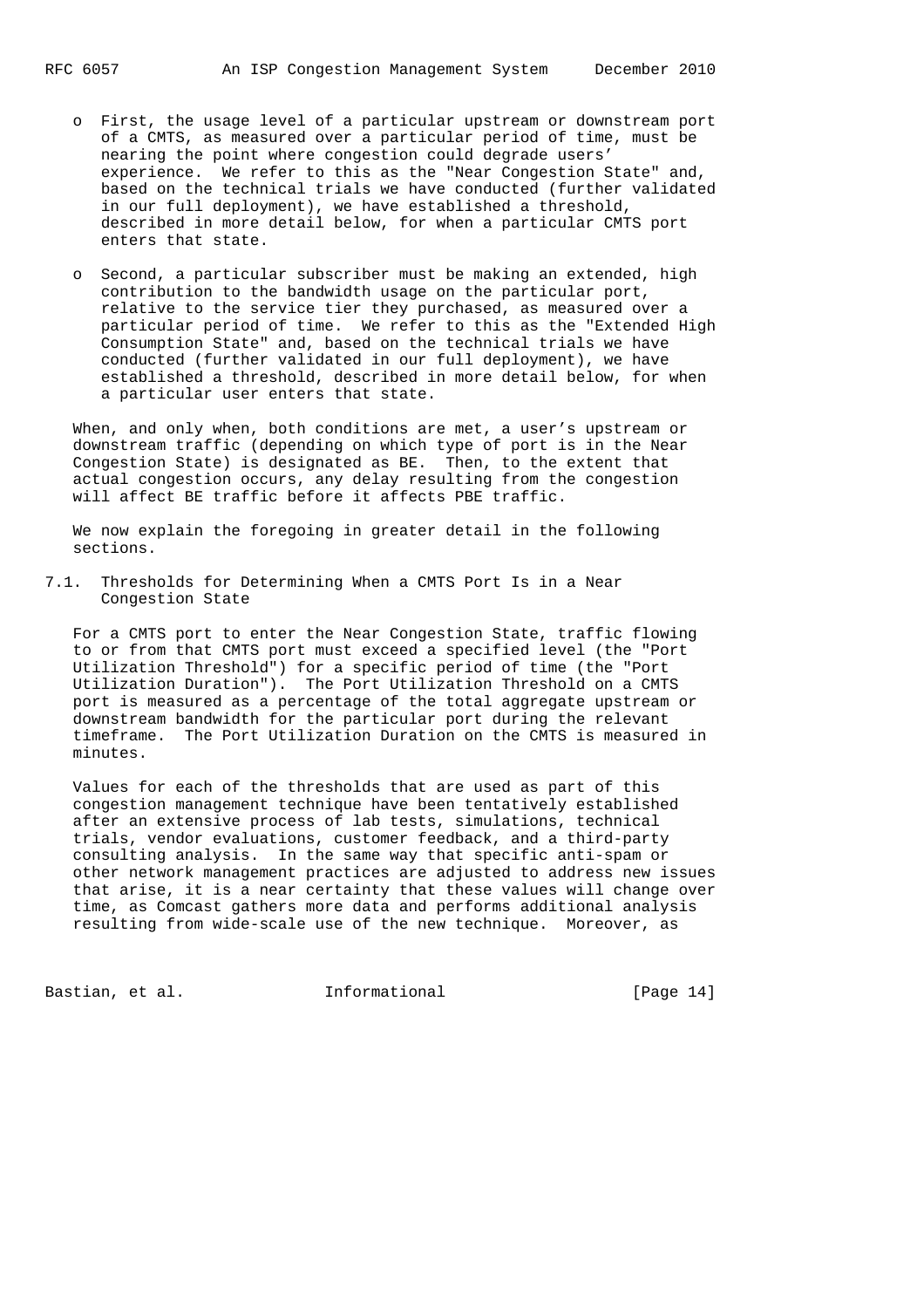with any large network or software system, software bugs and/or unexpected errors may arise, requiring software patches or other corrective actions. As always, Comcast's decisions on these matters are driven by the marketplace imperative that we deliver the best possible experience to our HSI subscribers.

 Given our experience as described above, we determined that a starting point for the upstream Port Utilization Threshold should be 70 percent and the downstream Port Utilization Threshold should be 80 percent. For the Port Utilization Duration, we determined that the starting point should be approximately 15 minutes (although some technical limitations in some newer CMTSs deployed on Comcast's network may make this time period vary slightly). Thus, over any 15-minute period, if an average of more than 70 percent of a port's upstream bandwidth capacity or more than 80 percent of a port's downstream bandwidth capacity is utilized, that port is determined to be in a Near Congestion State.

 Based on the trials conducted and operational experience to date, a typical CMTS port on our HSI network is in a Near Congestion State only for relatively small portions of the day, if at all, though there is no way to forecast what will be the busiest time on a particular port on a particular day. Moreover, the trial data and operational experience indicate that, even when a particular port is in a Near Congestion State, the instances where the network actually becomes congested during the Port Utilization Duration are few, and managed users whose packets may be intermittently delayed or dropped during those congested periods perceive little, if any, effect, as discussed below.

7.2. Thresholds for Determining When a User Is in an Extended High Consumption State and for Release from That Classification

 Once a particular CMTS port is in a Near Congestion State, the software examines whether any cable modems are consuming bandwidth disproportionately. (Note: Although each cable modem is typically assigned to a particular household, the software does not and cannot actually identify individual users or the number of users sharing a cable modem, or analyze particular users' traffic.) For purposes of this document, we use "cable modem", "user", and "subscriber" interchangeably to mean a subscriber account or user account and not an individual person. For a user to enter an Extended High Consumption State, he or she must consume greater than a certain percentage of his or her provisioned upstream or downstream bandwidth (the "User Consumption Threshold") for a specific length of time (the "User Consumption Duration"). The User Consumption Threshold is measured as a user's consumption of a particular percentage of his or her total provisioned upstream or downstream bandwidth. That

Bastian, et al. **Informational** [Page 15]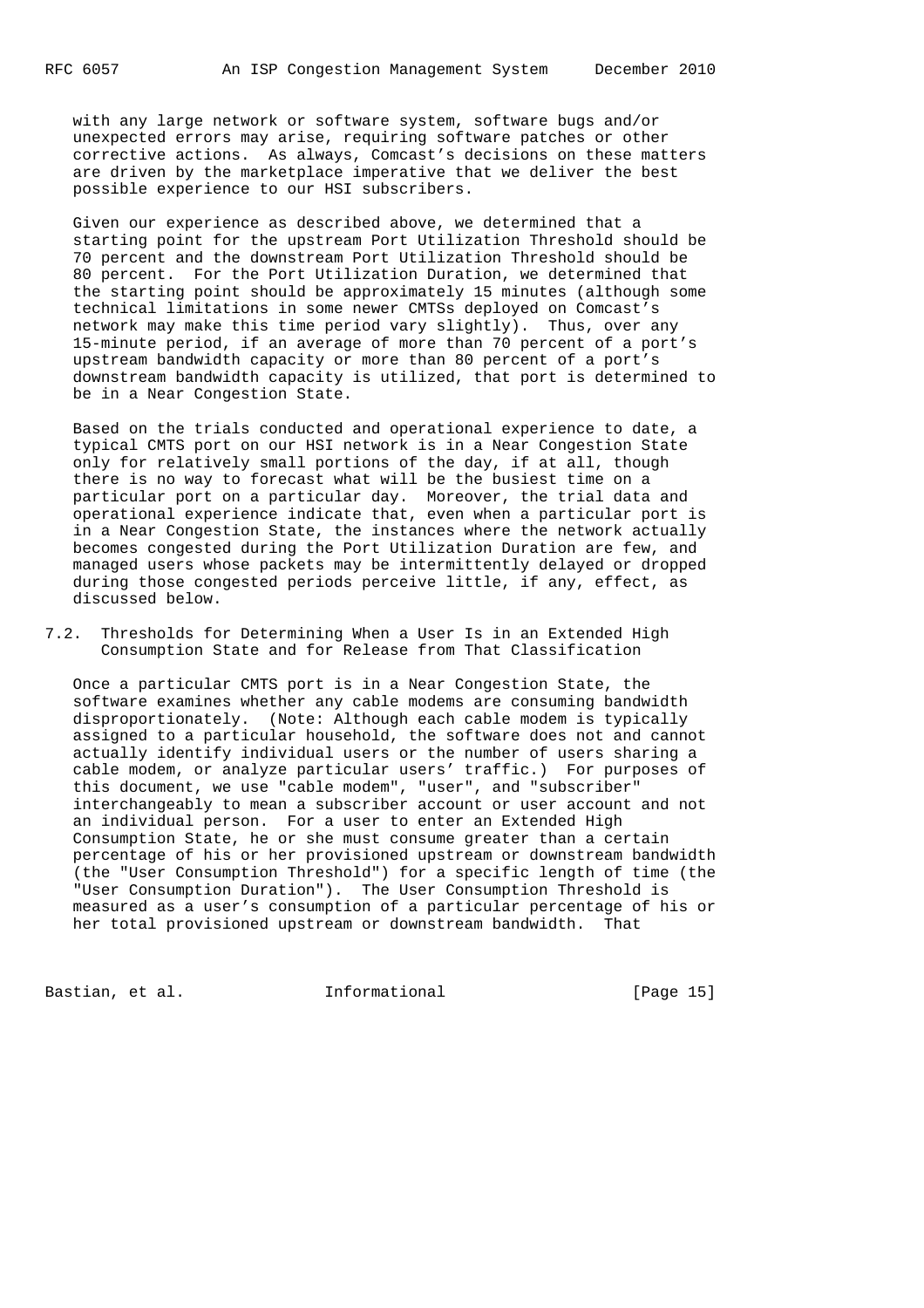bandwidth is the maximum speed that a particular modem can achieve based on the tier (personal/residential, commercial, etc.) the customer has purchased. For example, if a user buys a service with speeds of 50 Mbps downstream and 10 Mbps upstream, then his or her provisioned downstream speed is 50 Mbps and provisioned upstream speed is 10 Mbps. It is also important to note that because the User Consumption Threshold is a percentage of provisioned bandwidth for a particular user account, and not a static value, users of higher speed tiers have correspondingly higher User Consumption Thresholds. Lastly, the User Consumption Duration is measured in minutes.

 Following lab tests, simulations, technical trials, customer feedback, vendor evaluations, and an independent third-party consulting analysis, we have determined that the appropriate starting point for the User Consumption Threshold is 70 percent of a subscriber's provisioned upstream or downstream bandwidth, and that the appropriate starting point for the User Consumption Duration is 15 minutes (this has been further validated in our full deployment). That is, when a subscriber uses an average of 70 percent or more of his or her provisioned upstream or downstream bandwidth over a particular 15-minute period, that user is then in an Extended High Consumption State. Therefore, this is a consumption-based threshold and not a peak-speed-based threshold. Thus, the Extended High Consumption State is not tied to whether a user has bursted once or more above this 70% threshold for a brief moment. Instead, it is consumption-based, meaning that a certain bitrate must be exceeded over at least the entire User Consumption Duration.

 The User Consumption Thresholds have been set sufficiently high that using the HSI connection for Voice over IP (VoIP), gaming, web surfing, or most streaming video cannot alone cause subscribers to our standard-level HSI service to exceed the User Consumption Threshold. For example, while one of Comcast's common HSI service tiers has a provisioned downstream bandwidth of 22 Mbps today, streaming video (even some HD video) from Hulu uses less than 2.5 Mbps, a Vonage or Skype VoIP call uses less than 131 kbps, and streaming music uses less than 128 kbps (in this example, 70 percent of 22 Mbps is 15.4 Mbps). As noted above, these values are subject to change as necessary in the same way that specific anti-spam or other network management practices are adjusted to address new issues that arise, or should unexpected software bugs or other problems arise.

 Based on data collected from the trial markets where the new congestion management practices were tested (further validated in our full deployment), on average less than one-third of one percent of subscribers have had their traffic priority status changed to the BE state on any given day. For example, in Colorado Springs, CO, the

Bastian, et al. **Informational** [Page 16]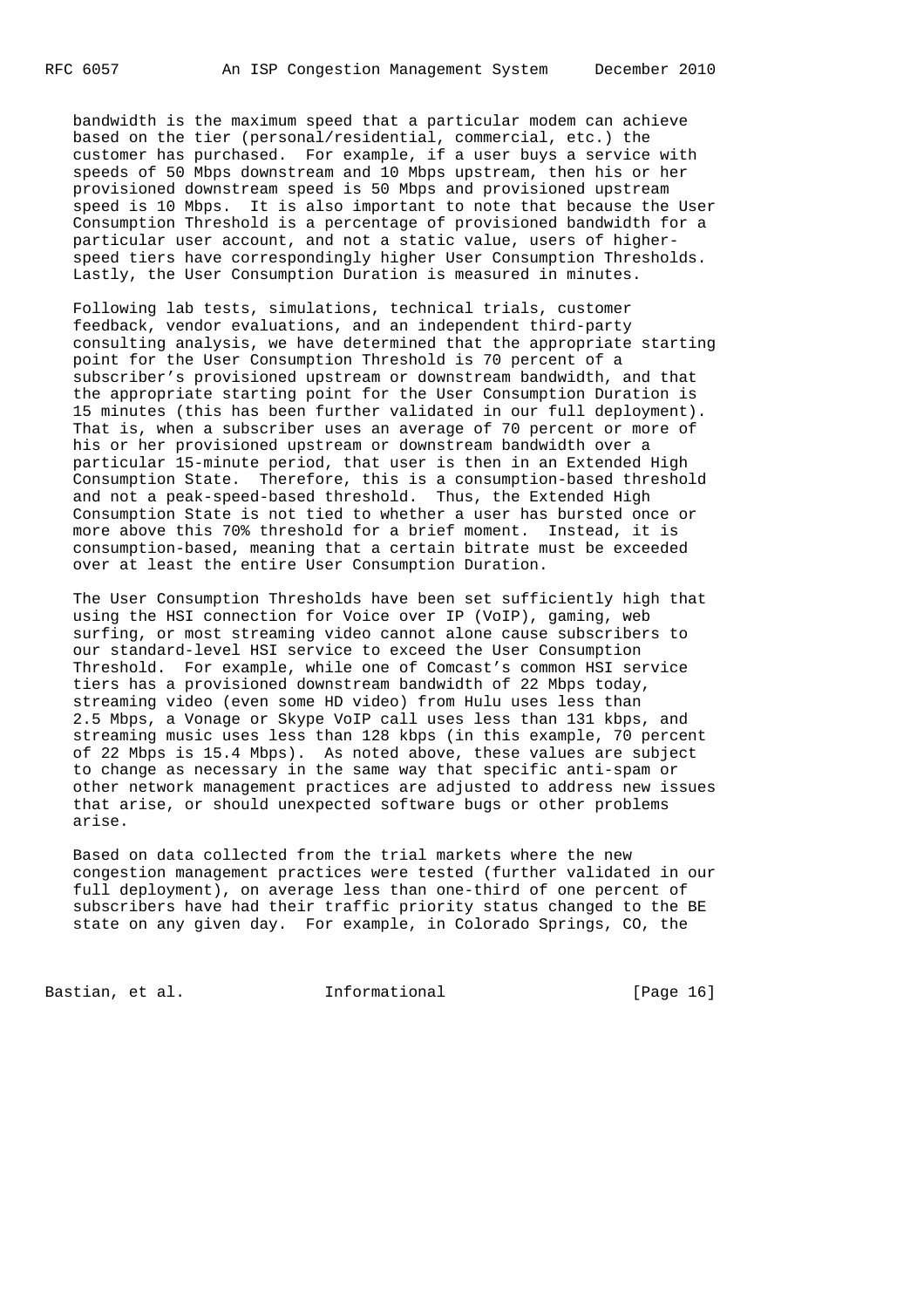largest test market, on any given day in August 2008, an average of 22 users out of 6,016 total subscribers in the trial had their traffic priority status changed to BE at some point during the day.

 A user's traffic is released from a BE state when the user's bandwidth consumption drops below 50 percent of his or her provisioned upstream or downstream bandwidth for a period of approximately 15 minutes. These release criteria are intended to minimize (and hopefully prevent) user QoS oscillation, i.e., a situation in which a particular user could cycle repeatedly between BE and PBE. Thus, without this lower release criteria, we were concerned that certain users would oscillate between BE and PBE states for an extended period, without clear benefit to the system and other users, and would place an unnecessary signaling burden on the system. NetForecast, Inc., an independent consultant retained to provide analysis and recommendations regarding Comcast's trials and related congestion management work, suggested this approach, which has worked well in our trials, lab testing, and subsequent national deployment.

 Simply put, there are four steps for determining whether the traffic associated with a particular cable modem is designated as PBE or BE:

- 1. Determine if the CMTS port is in a Near Congestion State.
- 2. If yes, determine whether any users are in an Extended High Consumption State.
- 3. If yes, change those users' traffic to BE from PBE. If the answer at either step one or step two is no, no action is taken.
- 4. If a user's traffic has been designated BE, check user consumption at the next interval. If user consumption has declined below the predetermined threshold, reassign the user's traffic as PBE. If not, recheck at the next interval.

 In cases where a CMTS regularly enters a Near Congestion State, and where congestion subsequently does occur, but where no users match the criteria to be classified in an Extended High Consumption State, this may indicate the congestion observed is regularly occurring, rather than unpredictable congestion. As such, this may be an additional data point in favor of considering whether and when to add capacity.

Bastian, et al. **Informational** [Page 17]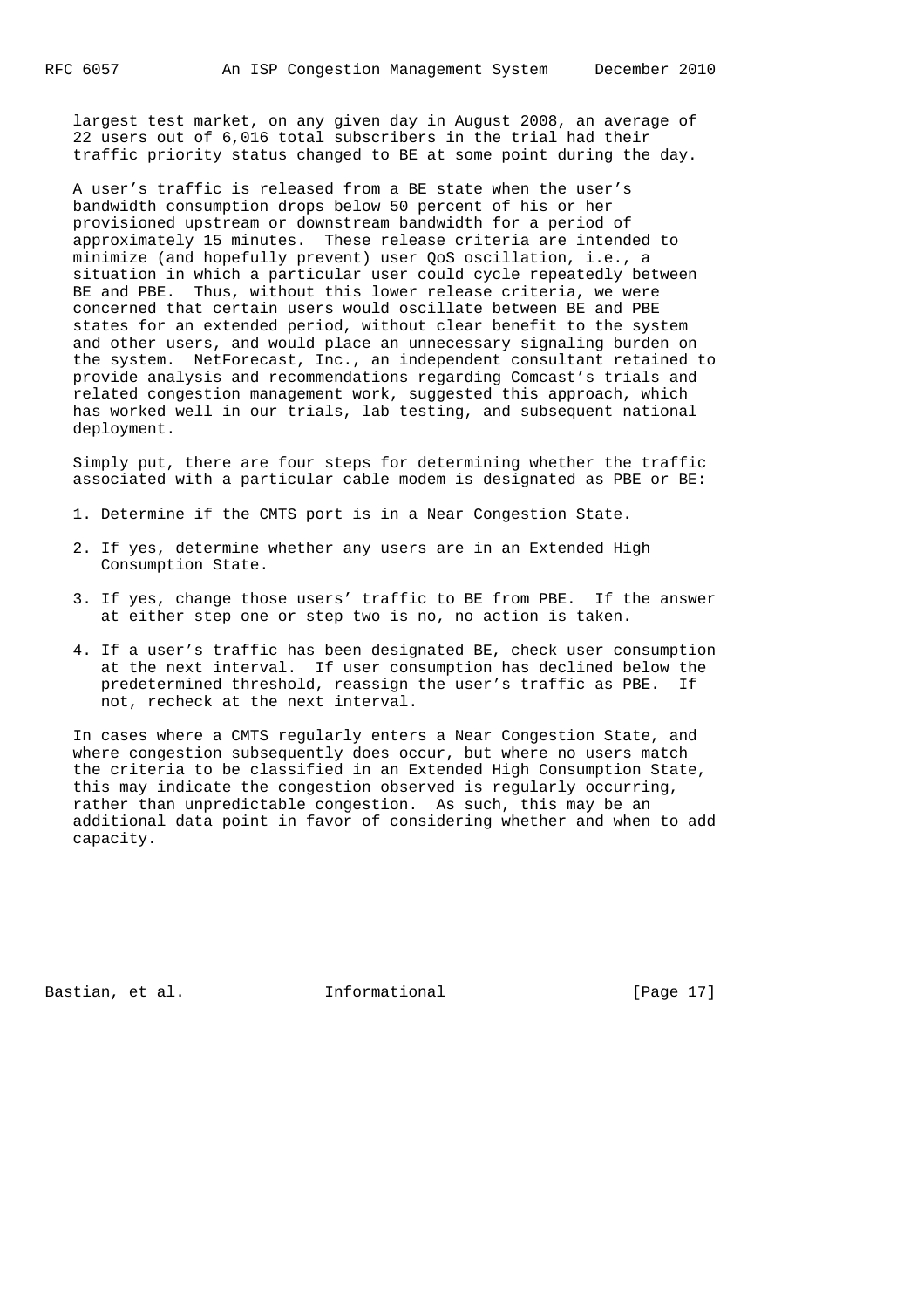Figure 2 graphically depicts how this congestion management process works, using an example of a situation where upstream port utilization may be reaching a Near Congestion State (the same diagram, with different values in the appropriate places, could be used to depict the management process for downstream ports, as well):

Figure 2: Upstream Congestion Management Decision Flowchart



Bastian, et al. 1nformational [Page 18]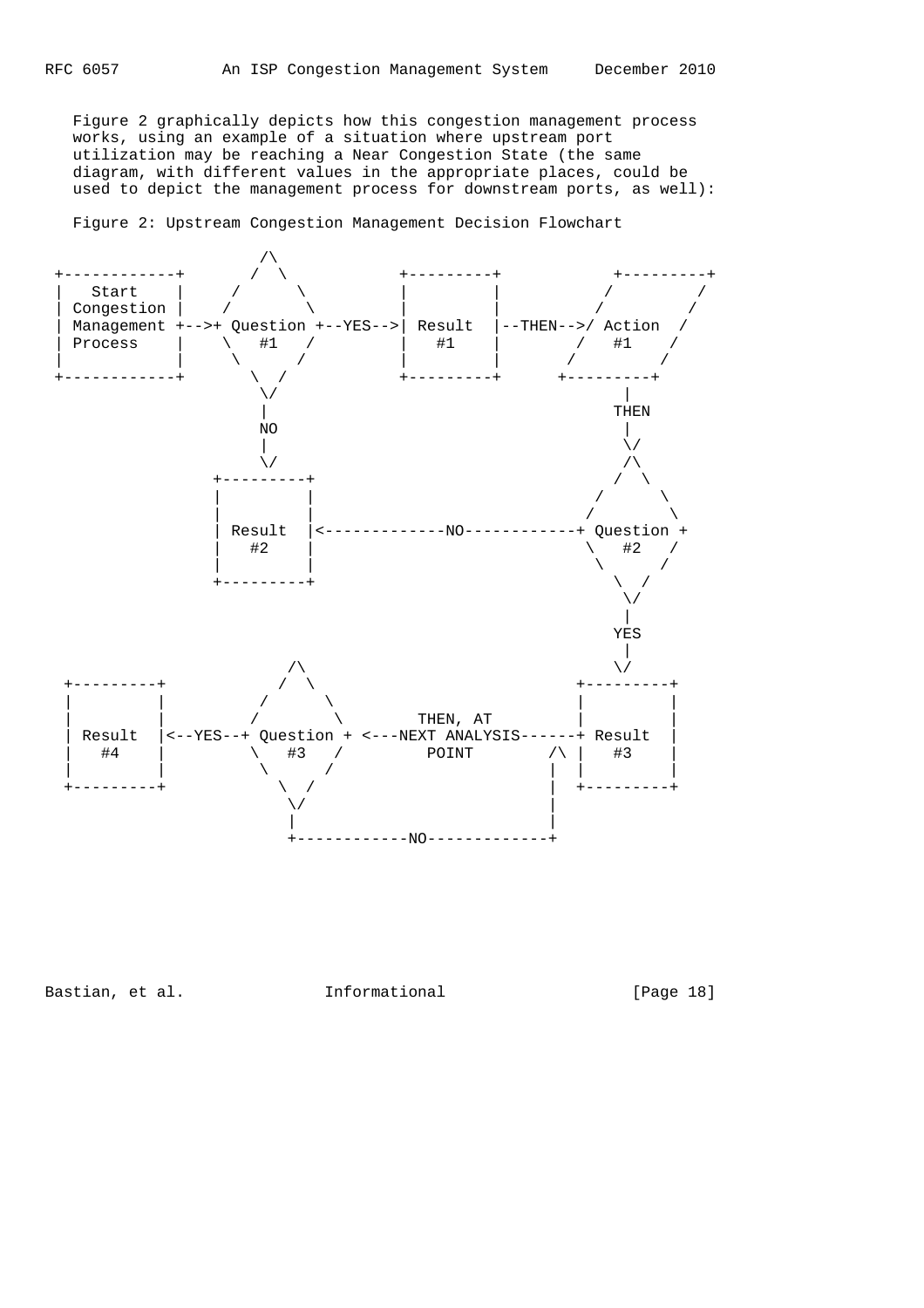KEY TO FIGURE 2 ABOVE:

- Question #1: Is the CMTS Upstream Port Utilization at an average of OVER 70% for OVER 15 minutes?
	- Result #1: CMTS marked in a Near Congestion State, indicating congestion \*may\* occur soon.
	- Action #1: Search most recent analysis timeframe (approx. 15 mins.) of IPDR usage data.
- Question #2: Are any users consuming an average of OVER 70% of provisioned upstream bandwidth for OVER 15 minutes?
	- Result #2: No action taken.
	- Result #3: Change user's upstream traffic from Priority Best Effort (PBE) to Best Effort (BE).
- Question #3: Is the user in Best Effort (BE) consuming an average of LESS THAN 50% of provisioned upstream bandwidth over a period of 15 minutes?
	- Result #4: Change user's upstream traffic back to Priority Best Effort (PBE) from Best Effort (BE).

#### Figure 2

7.3. Effect of BE Quality of Service on Users' Broadband Experience

 When a CMTS port is in a Near Congestion State and a cable modem connected to that port is in an Extended High Consumption State, that cable modem's traffic is designated as BE. Depending upon the level of utilization on the CMTS port, this designation may or may not result in the user's traffic being delayed or, in extreme cases, dropped before PBE traffic is dropped. This is because of the way that the CMTS handles traffic. Specifically, CMTS ports have what is commonly called a "scheduler" that puts all the packets coming from or going to cable modems on that particular port in a queue and then handles them in turn. A certain number of packets can be processed by the scheduler in any given moment; for each time slot, PBE traffic is given priority access to the available capacity, and BE traffic is processed on a space-available basis.

 A rough analogy would be to busses that empty and fill up at incredibly fast speeds. As empty busses arrive at the figurative "bus stop" -- every two milliseconds in this case -- they fill up with as many packets as are waiting for "seats" on the bus, to the

Bastian, et al. **Informational** [Page 19]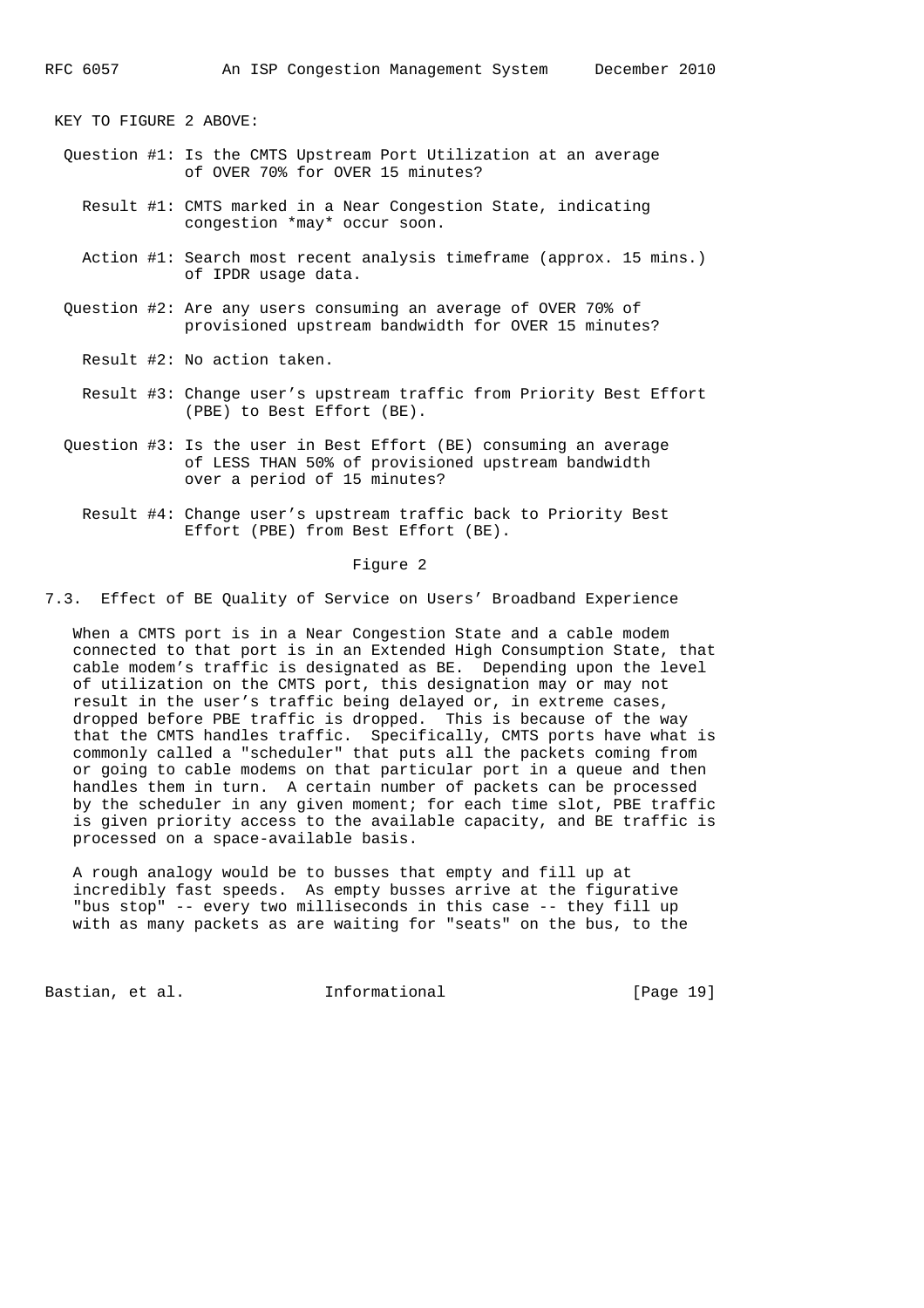limits of the bus' capacity. During non-congested periods, the bus will usually have several empty seats, but during congested periods, the bus will fill up and packets will have to wait for the next bus. It is during the congested periods that BE packets will be affected. If there is no congestion, packets from a user in a BE state should have little trouble getting on the bus when they arrive at the bus stop. If, on the other hand, there is congestion in a particular instance, the bus may become filled by packets in a PBE state before any BE packets can get on. In that situation, the BE packets would have to wait for the next bus that is not filled by PBE packets. In reality, this all takes place in two-millisecond increments, so even if the packets miss 50 "busses", the delay will only be about one tenth of a second.

 During times of actual network congestion, when packets from BE traffic might be intermittently delayed, there is a variety of effects that could be experienced by a user whose traffic is delayed, depending upon what applications he or she is using. Typically, a user whose traffic is in a BE state during actual congestion may find that a webpage loads sluggishly, a peer-to-peer upload takes somewhat longer to complete, or a VoIP call sounds choppy. Of course, the same thing could happen to the customers on a port that is congested in the absence of any congestion management; the difference here is that the effects of any such delays are shifted toward those who have been placing the greatest burden on the network, instead of being distributed randomly among the users of that port without regard to their consumption levels. As a matter of fact, our studies concluded that the experience of the PBE subscribers improves when this congestion management system is enabled. This conclusion is based on network measurements, such as latency.

 NetForecast explored the potential risk of a worst-case scenario for users whose traffic is in a BE state: the possibility of "bandwidth starvation" in the theoretical case where 100 percent of the CMTS bandwidth is taken up by PBE traffic for an extended period of time. In theory, such a condition could mean that a given user whose traffic is designated BE would be unable to effectuate an upload or download (as noted above, both are managed separately) for some period of time. However, when these management techniques were tested, first in company testbeds and then in our real-world trials conducted in the five markets (further validated in our full deployment), such a theoretical condition did not occur. In addition, our experience with the system as fully deployed in our production network demonstrates that these management practices have very modest real-world impacts. In addition, Comcast did not receive a single customer complaint, in any of the trial markets, that could be traced to this congestion management system, despite having broadly publicized these trials. In our subsequent national

Bastian, et al. **Informational** [Page 20]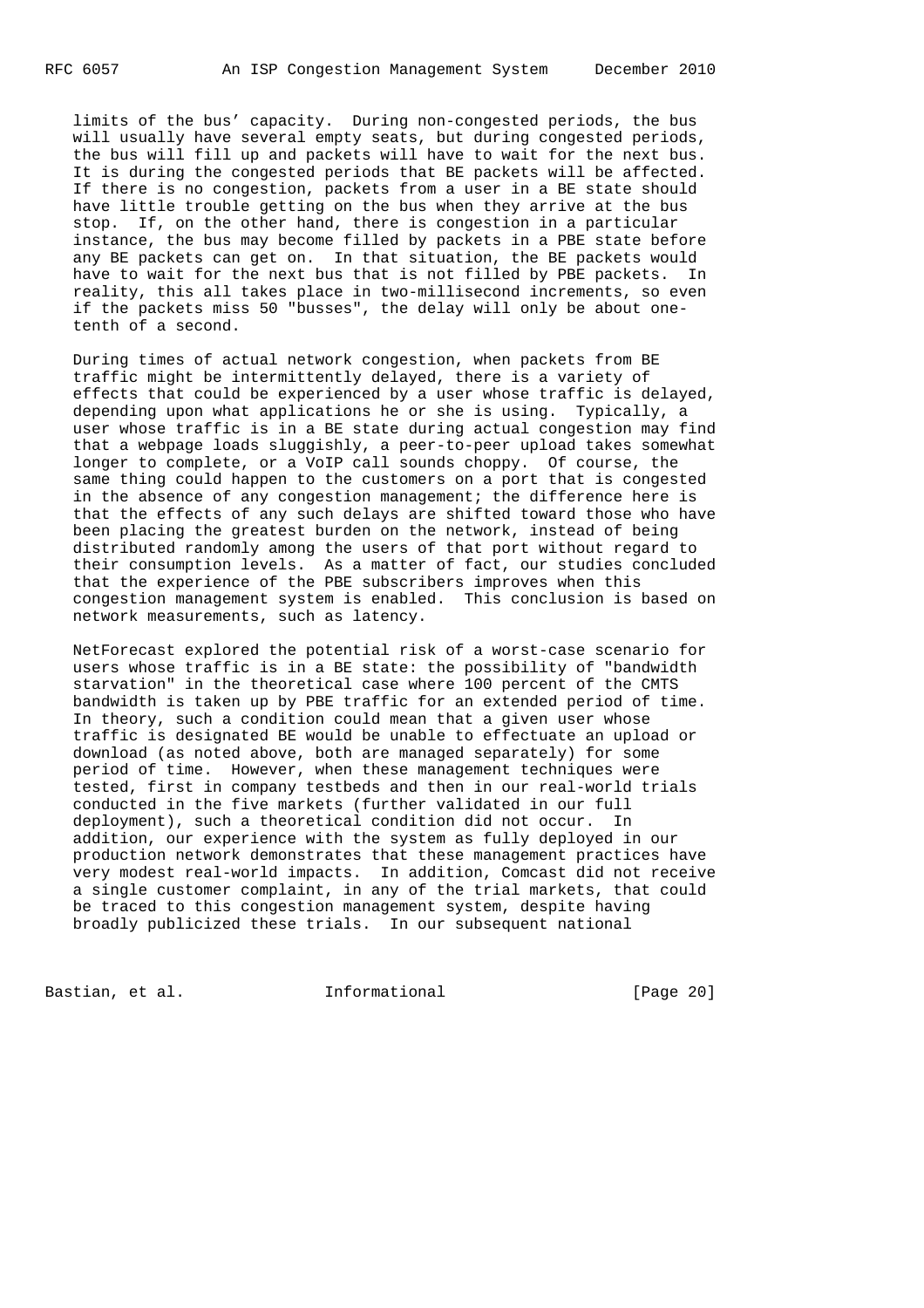deployment into our production network, we still have yet to find a specific complaint that can be traced back to the effect of this congestion management system.

 Comcast continues to monitor how user traffic is affected by these new congestion management techniques and will make the adjustments necessary to ensure that all Comcast HSI customers have a high quality Internet experience.

## 7.4. Equipment/Software Used and Location

 The above-mentioned functions are carried out using three different types of application servers, supplied by three different vendors. As mentioned above, these servers are installed near Comcast's regional network routers. The exact locations of these servers are not particularly relevant to this document, as this information does not change the fact that the servers manage individual CMTS ports.

 The first application server is an IPDR server, which collects relevant cable modem volume usage information from the CMTS, such as how many aggregate upstream or downstream bytes a subscriber uses over a particular period of time. IPDR has been adopted as a standard by many industry organizations and initiatives, such as CableLabs, the Alliance for Telecommunications Industry Solutions (ATIS), the International Telecommunication Union (ITU), and the Third Generation Partnership Project (3GPP), among others. The IPDR software deployed was developed by Active Broadband Networks, and is noted as the Statistics Collection Server in Figure 3.

 The second application server is the Congestion Management server, which uses the Simple Network Management Protocol (SNMP) [RFC3410] to measure CMTS port utilization and detect when a port is in a Near Congestion State. When this happens, the Congestion Management server then queries the relevant IPDR data for a list of cable modems meeting the criteria set forth above for being in an Extended High Consumption State. The Congestion Management server software deployed was developed by Sandvine.

 If one or more users meet the criteria to be managed, then the Congestion Management server notifies a third application server, the PCMM application server, as to which users have been in an Extended High Consumption State and whose traffic should be treated as BE. The PCMM servers are responsible for signaling a given CMTS to set the traffic for specific cable modems with a BE QoS, and for tracking and managing the state of such CMTS actions. If no users meet the criteria to be managed, no users will have their traffic managed. The PCMM software deployed was developed by Camiant, and is noted as the QoS Server in Figure 3.

Bastian, et al. **Informational** [Page 21]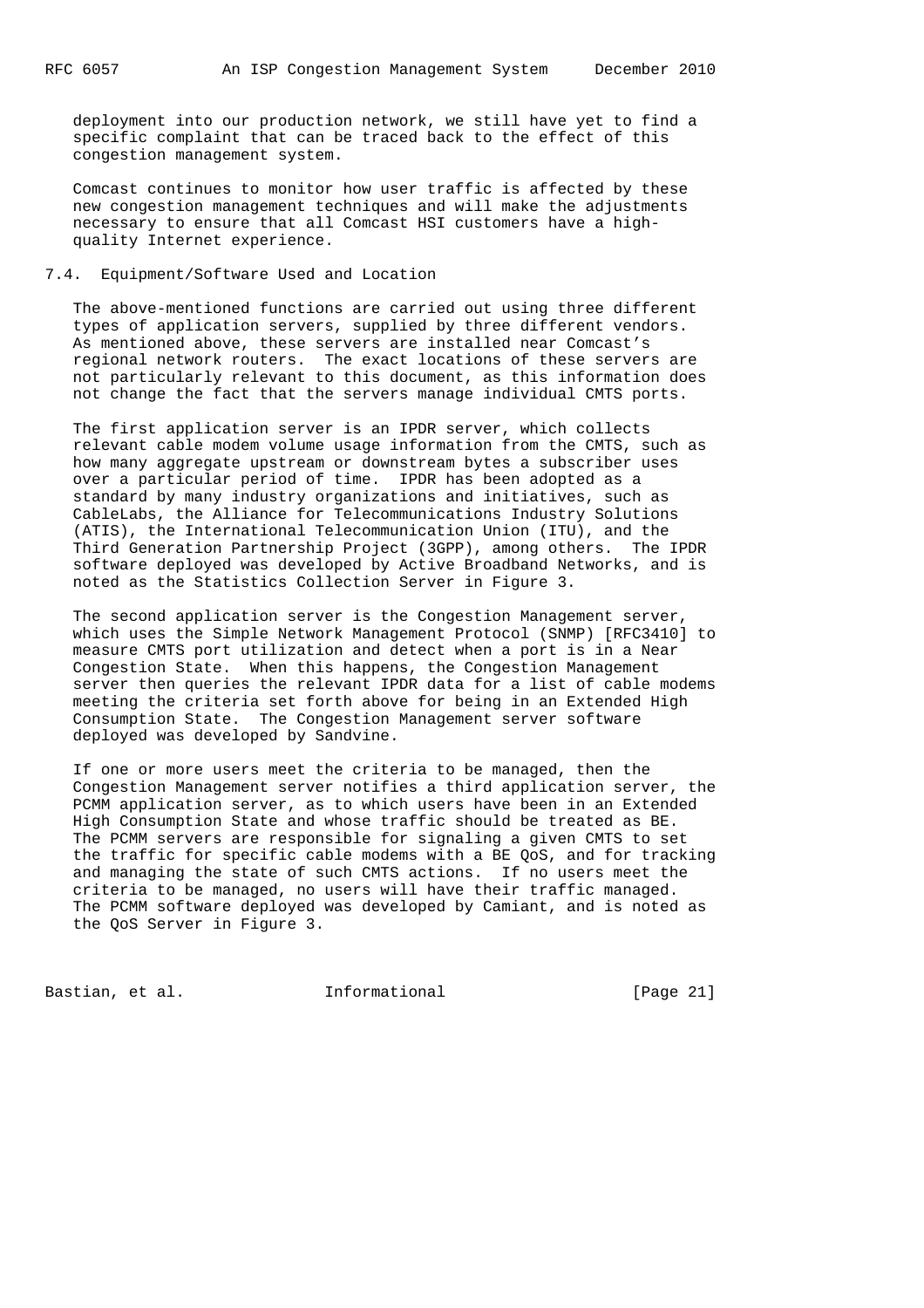Figure 3 graphically depicts the high-level management flows among the congestion management components on Comcast's network, as

 Figure 3: Simplified Diagram Showing High-Level Management Flows Relevant to the System



Bastian, et al. **Informational** [Page 22]

described above: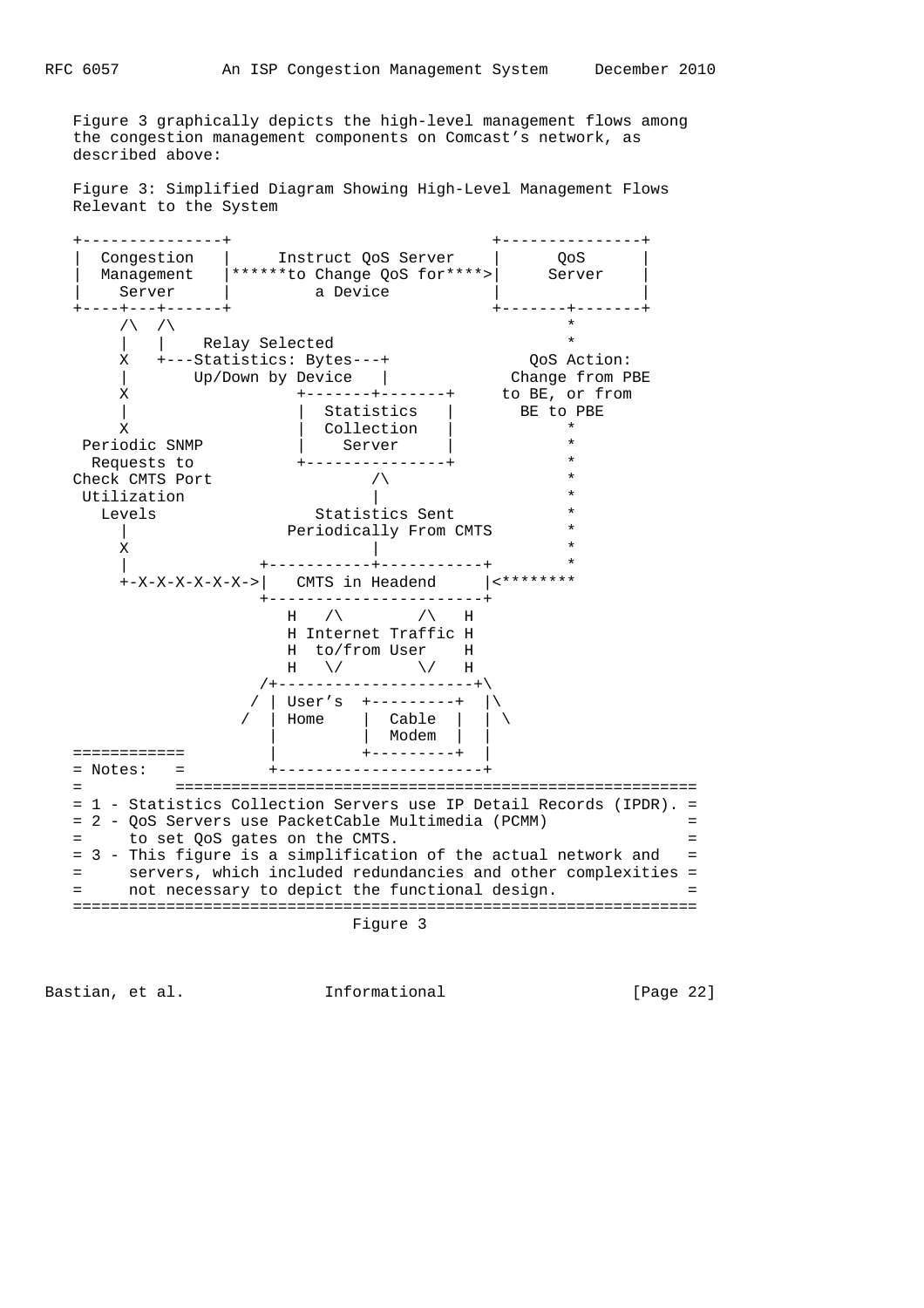# 8. Conclusion

 Comcast started design and development of this new protocol-agnostic congestion management system in March 2008. Comcast shared the design with the IETF and others in the Internet community, as well as with an independent consultant, incorporating feedback we received into the final design. Following lab testing, the system was tested in Comcast's production network in trial markets between June and September 2008. Comcast's production network transition to this new protocol-agnostic congestion management system began in October 2008 and was completed on December 31, 2008.

 As described herein, the new approach does not manage congestion by focusing on managing the use of specific protocols. Nor does this approach use TCP "reset packets" [RFC3360]. Rather, the system acts such that during periods when a CMTS port is in a Near Congestion State, the system (1) identifies the subscribers on that port who have consumed a disproportionate amount of bandwidth over the preceding 15 minutes and (2) lowers the priority status of those subscribers' traffic to BE status until those subscribers meet the release criteria. During periods of actual congestion, the system handles PBE traffic before BE traffic. Comcast's trials and subsequent national deployment indicate that this new congestion management system ensures a quality online experience for all of Comcast's HSI customers.

## 9. Exceptional Network Utilization Considerations

 This system was developed to cope with somewhat "normal" occurrences of congestion that could occur on virtually any IP network. It should also be noted, however, that such a system could also prove particularly useful in the case of "exceptional network utilization" events that existing network usage models do not or cannot accurately predict. Some network operators refer to these exceptional events as "surges" in utilization, similar to sudden surges in demand in electrical power grids, with which many people may be familiar.

 For example, in the case of a severe global pandemic, it may be expected that large swaths of the population may need to work remotely, via their Internet connection. In such a case, a largely unprecedented level of utilization may occur. In such cases, it may be helpful to have a flexible congestion management system that could adapt to this situation and help allocate network resources while additional capacity is being brought online or while a temporary condition persists.

Bastian, et al. **Informational** [Page 23]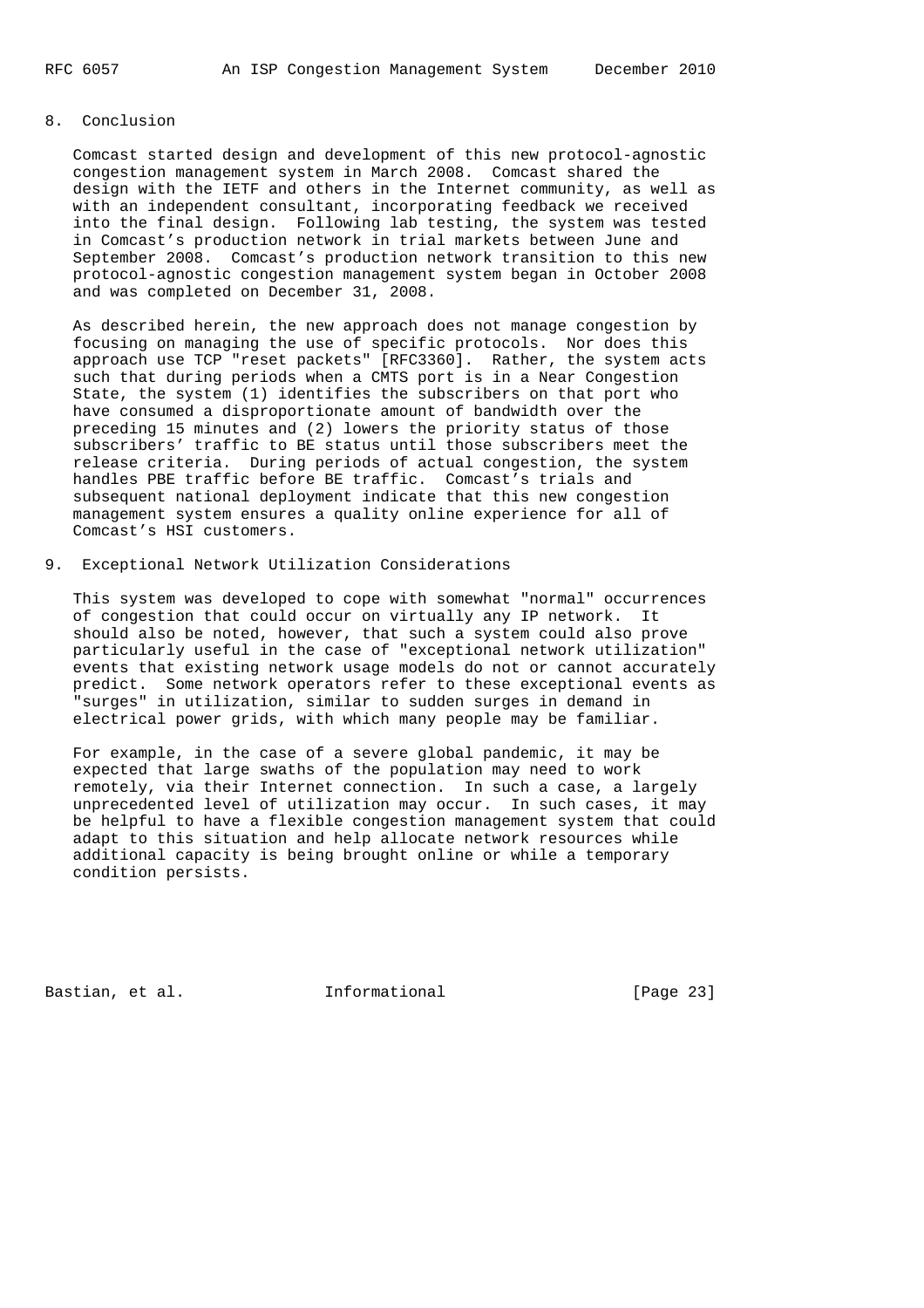10. Limitations of This Congestion Management System

The main limitations of the system include:

- o The system is not an end-to-end congestion management system, nor does it enable one.
- o The system does not signal the presence of congestion to user applications or to all devices on the network path.
- o The system does not explicitly enable additional user and/or application responses to congestion.
- o The system does not enable distributed denial-of-service (DDoS) mitigation or other capabilities.
- 11. Low Extra Delay Background Transport and Other Possibilities

 There are several new IETF working group efforts that are focused on the question of congestion and its effects, avoiding congestion, managing congestion, and communicating congestion information. This includes the Congestion Exposure (CONEX) working group, the Application Layer Transport Optimization (ALTO) working group, and the Low Extra Delay Background Transport (LEDBAT) working group. Should one or more of these working groups be successful in producing useful work, it is possible that the design or configuration of the system documented here may need to change. For example, this congestion management system does not currently have a way to take into account differing classes of data transfer, such as a class of data transfer that LEDBAT may specify, which may better yield to other traffic than existing transport protocols. In addition, CONEX may specify methods for this or other systems to signal congestion state or expected congestion to other parts of the network, and/or to hosts on either end of a particular network flow. Furthermore, it is conceivable that the result of current or future IETF work could obviate the need for such a congestion management system entirely.

12. Security Considerations

 It is important that an ISP secure access to the Congestion Management servers and the QoS Servers, as well as QoS signaling to the CMTSs, so that unauthorized users and/or hosts cannot make unauthorized changes to QoS settings in the network.

 It is also important to secure access to the Statistics Collection Server since this contains IPDR-based byte transfer data that is considered private by end users on an individual basis. In addition, this data is considered ISP-proprietary traffic data on an aggregate

Bastian, et al. **Informational** [Page 24]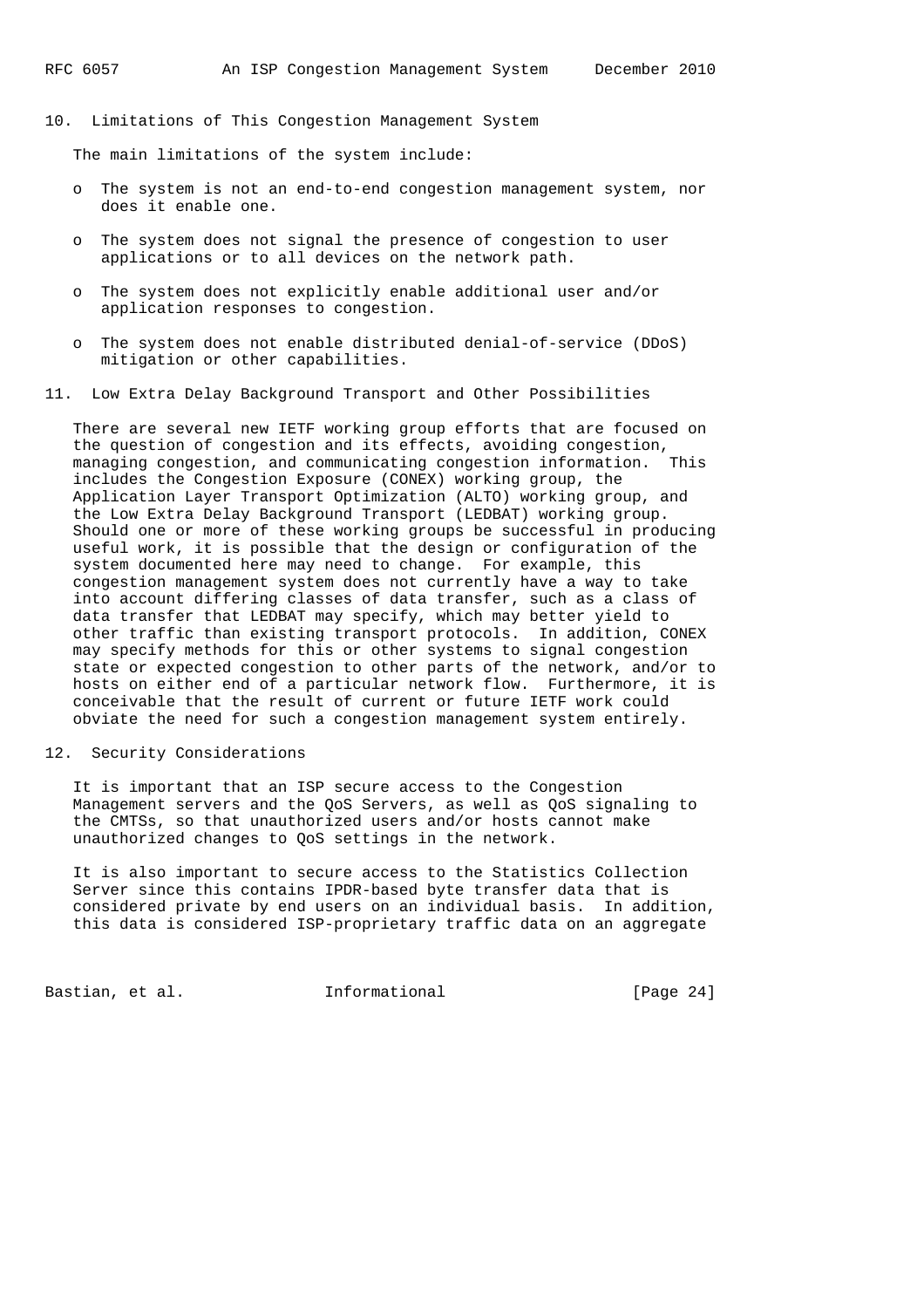basis. Access to the Statistics Collection Server should also be secured so that false usage statistics cannot be fed into the system. It is important to note that IPDR data contains a count of bytes sent and bytes received, by cable modem MAC address, over a given interval of time. This data does not contain things such as the source and/or destination Internet address of that data, nor does it contain the protocols used, ports used, etc.

13. Acknowledgements

 The authors wish to acknowledge the hard work of the many people who helped to develop and/or review this document, as well as the people who helped deploy the system in such a short period of time.

 The authors also wish to acknowledge the following individuals for performing a detailed review of this document and/or providing comments and feedback that helped to improve and evolve this document:

- Kris Bransom
- Bob Briscoe
- Lars Eggert
- Ari Keranen
- Tero Kivinen
- Matt Mathis
- Stanislav Shalunov

Bastian, et al. 1nformational [Page 25]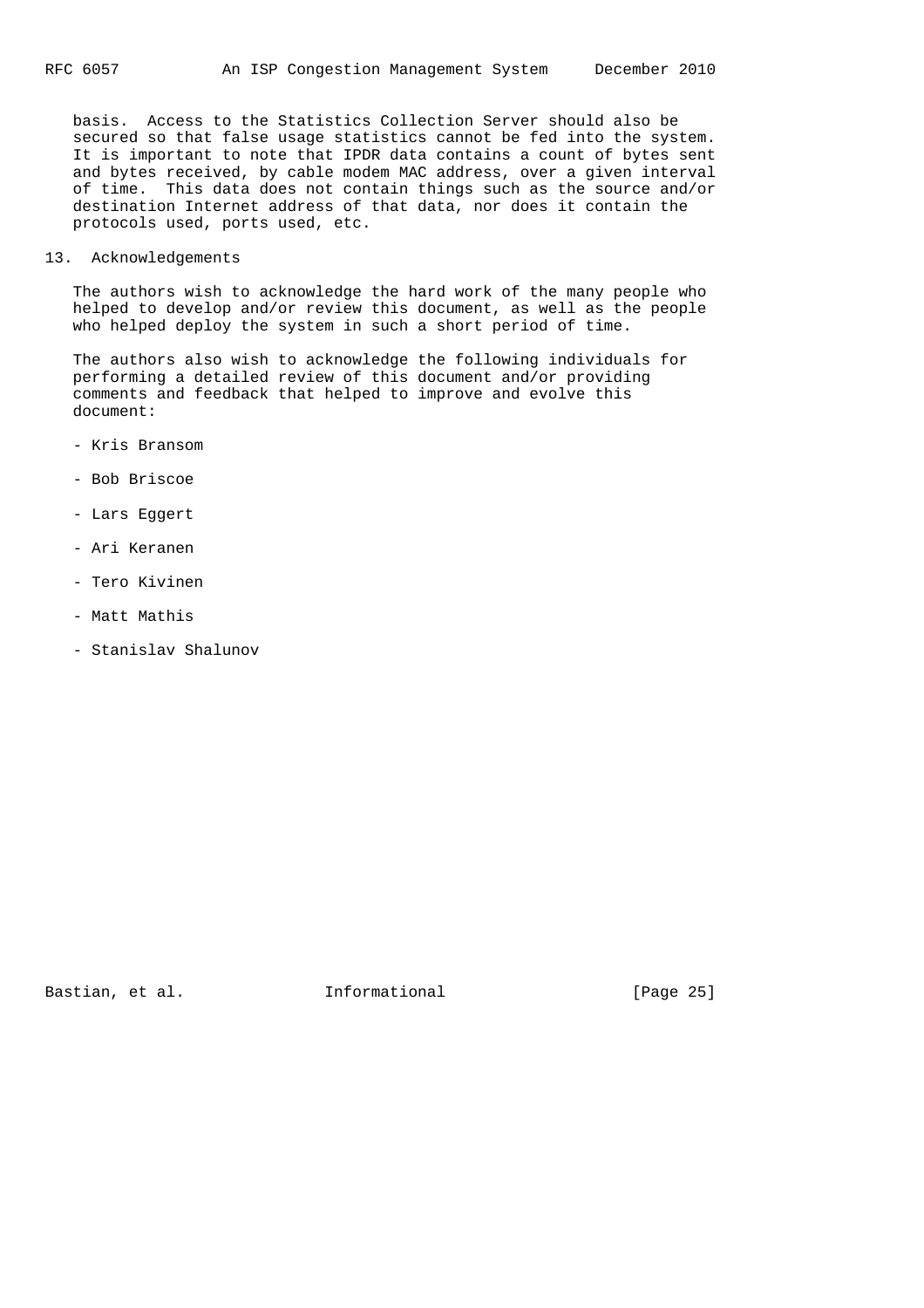## 14. Informative References

 [COMCAST\_P2PI\_PAPER] Livingood, J. and R. Woundy, "Comcast's IETF P2P Infrastructure Workshop Position Paper", FCC Filings Comcast Network Management Proceedings, May 2008, <http://trac.tools.ietf.org/area/rai/trac/raw-attachment/ wiki/PeerToPeerInfrastructure/ 16%20ietf-p2pi-comcast-20080509.pdf>.

[COMCAST\_P2PI\_PRES]

 Livingood, J. and R. Woundy, "Comcast's IETF P2P Infrastructure Workshop Presentation on May 28, 2008", FCC Filings Comcast Network Management Proceedings, May 2008, <http://trac.tools.ietf.org/area/rai/trac/raw-attachment/ wiki/PeerToPeerInfrastructure/02-Comcast-IETF-P2Pi.pdf>.

## [DOCSIS\_CM2CPE]

 CableLabs, "Data-Over-Cable Service Interface Specifications - DOCSIS 3.0 - Cable Modem to Customer Premise Equipment Interface Specification", DOCSIS 3.0 CM-SP-CMCIv3-I01-080320, March 2008, <http://www.cablelabs.com/cablemodem/specifications/ specifications30.html>.

#### [DOCSIS\_IPDR]

 Yassini, R., "Data-Over-Cable Service Interface Specifications - DOCSIS 2.0 - Operations Support System Interface Specification", DOCSIS 2.0 CM-SP-OSSIv2.0-C01- 081104, November 2008, <http://www.cablelabs.com/ cablemodem/specifications/specifications30.html>.

#### [DOCSIS\_MULPI]

 CableLabs, "Data-Over-Cable Service Interface Specifications - DOCSIS 3.0 - MAC and Upper Layer Protocols Interface Specification", DOCSIS 3.0 CM-SP- MULPIv3.0-I11-091002, October 2009, <http:// www.cablelabs.com/cablemodem/specifications/ specifications30.html>.

## [DOCSIS\_OSSI]

 CableLabs, "Data-Over-Cable Service Interface Specifications - DOCSIS 3.0 - Operations Support System Interface Specification", DOCSIS 3.0 CM-SP-OSSIv3.0-I10- 091002, October 2009, <http://www.cablelabs.com/ cablemodem/specifications/specifications30.html>.

Bastian, et al. **Informational** [Page 26]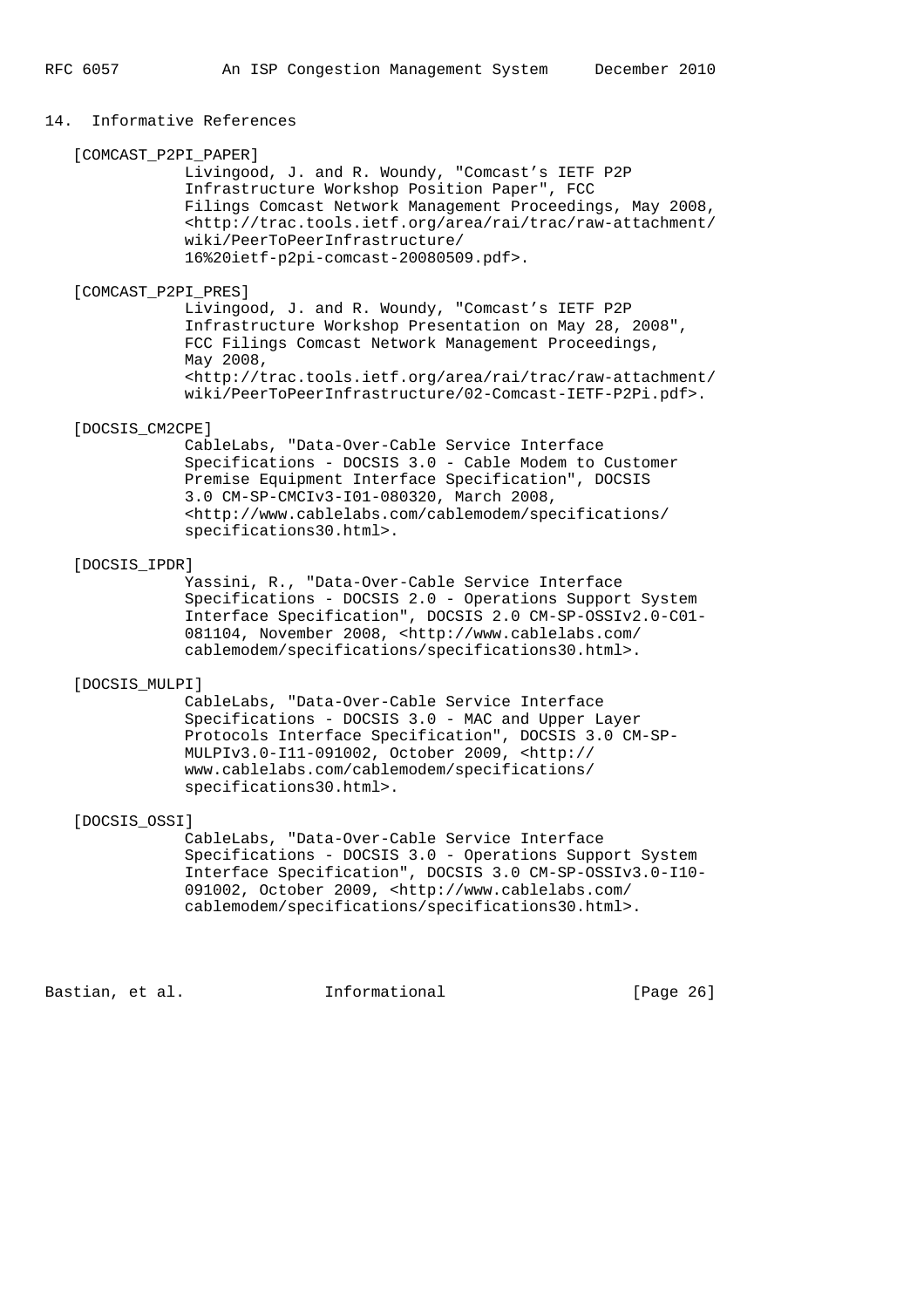# [DOCSIS\_PHY] CableLabs, "Data-Over-Cable Service Interface Specifications - DOCSIS 3.0 - Physical Layer Specification", DOCSIS 3.0 CM-SP-PHYv3.0-I08-090121, January 2009, <http://www.cablelabs.com/cablemodem/ specifications/specifications30.html>. [DOCSIS\_SEC] CableLabs, "Data-Over-Cable Service Interface Specifications - DOCSIS 3.0 - Security Specification", DOCSIS 3.0 CM-SP-SECv3.0-I11-091002, March 2008, <http:// www.cablelabs.com/cablemodem/specifications/ specifications30.html>. [FCC\_Congest\_Mgmt\_Ltr] Zachem, K., "Letter to the FCC Advising of Successful Deployment of Comcast's New Congestion Management System", FCC Filings Comcast Network Management Proceedings, January 2009, <http://fjallfoss.fcc.gov/ecfs/document/ view?id=6520192582>. [FCC\_Memo\_Opinion] Martin, K., Copps, M., Adelstein, J., Tate, D., and R. McDowell, "FCC Memorandum and Opinion Regarding Reasonable Network Management", File No. EB-08-IH-1518 WC Docket No. 07-52, August 2008, <http://hraunfoss.fcc.gov/ edocs\_public/attachmatch/FCC-08-183A1.pdf>. [FCC\_Net\_Mgmt\_Response] Zachem, K., "Letter to the FCC Regarding Comcast's Network Management Practices", FCC Filings Comcast Network Management Proceedings, September 2008, <http://

fjallfoss.fcc.gov/ecfs/document/view?id=6520169715>.

## [IPDR\_Standard]

 Cotton, S., Cockrell, B., Walls, P., and T. Givoly, "Network Data Management - Usage (NDM-U) For IP-Based Services. Service Specification - Cable Labs DOCSIS 2.0 SAMIS", IPDR Service Specifications NDM-U, November 2004, <http://www.ipdr.org/public/Service\_Specifications/3.X/ DOCSIS(R)3.5-A.0.pdf>.

Bastian, et al. **Informational** [Page 27]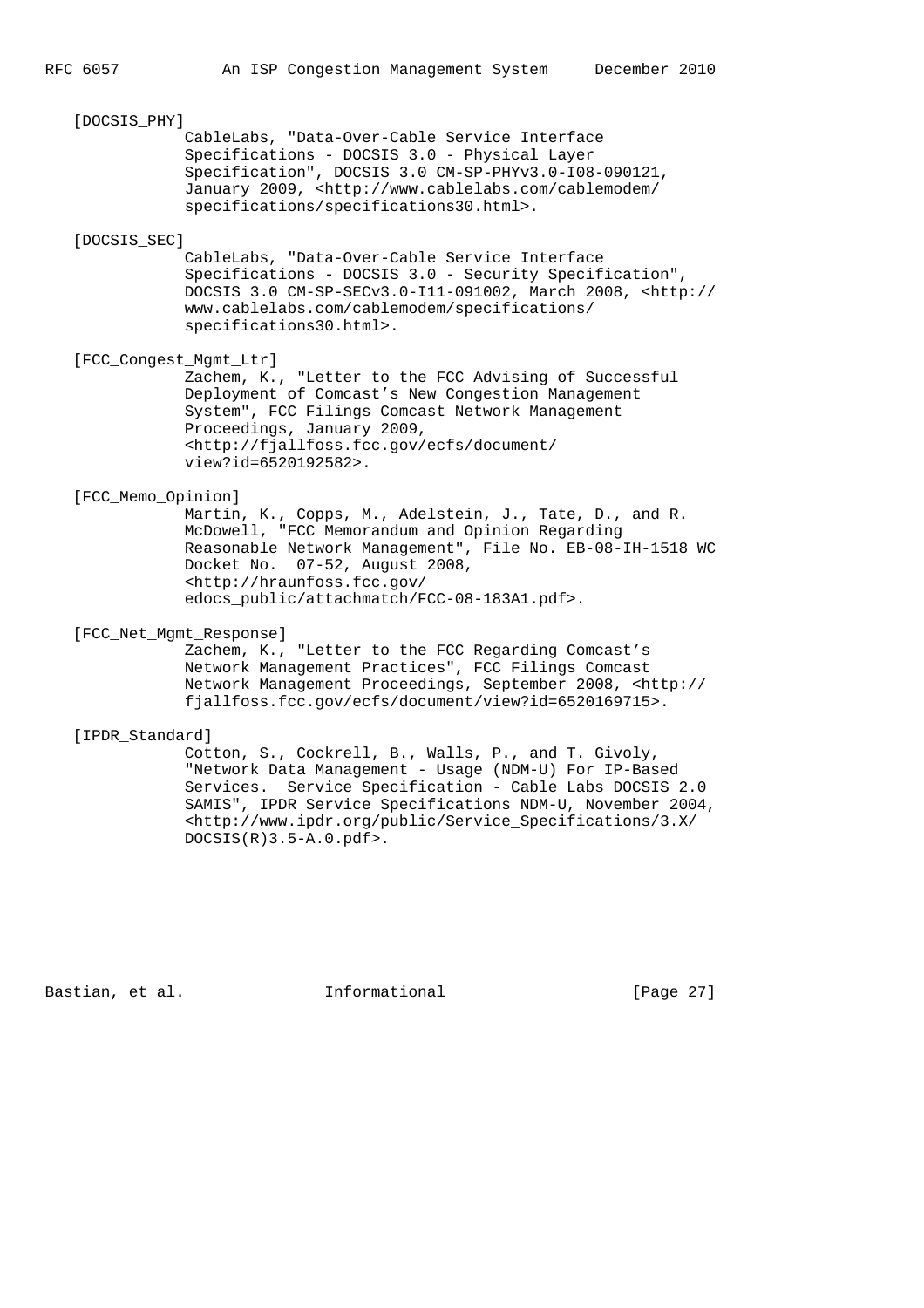[PowerBoost\_Specification] Comcast Cable Communications Management LLC, "Comcast PowerBoost Specification", Website Comcast.com, June 2010, <http://customer.comcast.com/Pages/ FAQListViewer.aspx?topic=Internet& folder=8b2fc392-4cde-4750-ba34-051cd5feacf0>.

- [RFC1633] Braden, B., Clark, D., and S. Shenker, "Integrated Services in the Internet Architecture: an Overview", RFC 1633, June 1994.
- [RFC2475] Blake, S., Black, D., Carlson, M., Davies, E., Wang, Z., and W. Weiss, "An Architecture for Differentiated Services", RFC 2475, December 1998.
- [RFC3083] Woundy, R., "Baseline Privacy Interface Management Information Base for DOCSIS Compliant Cable Modems and Cable Modem Termination Systems", RFC 3083, March 2001.
- [RFC3360] Floyd, S., "Inappropriate TCP Resets Considered Harmful", BCP 60, RFC 3360, August 2002.
- [RFC3410] Case, J., Mundy, R., Partain, D., and B. Stewart, "Introduction and Applicability Statements for Internet- Standard Management Framework", RFC 3410, December 2002.
	- [RFC5594] Peterson, J. and A. Cooper, "Report from the IETF Workshop on Peer-to-Peer (P2P) Infrastructure, May 28, 2008", RFC 5594, July 2009.

Bastian, et al. **Informational** [Page 28]